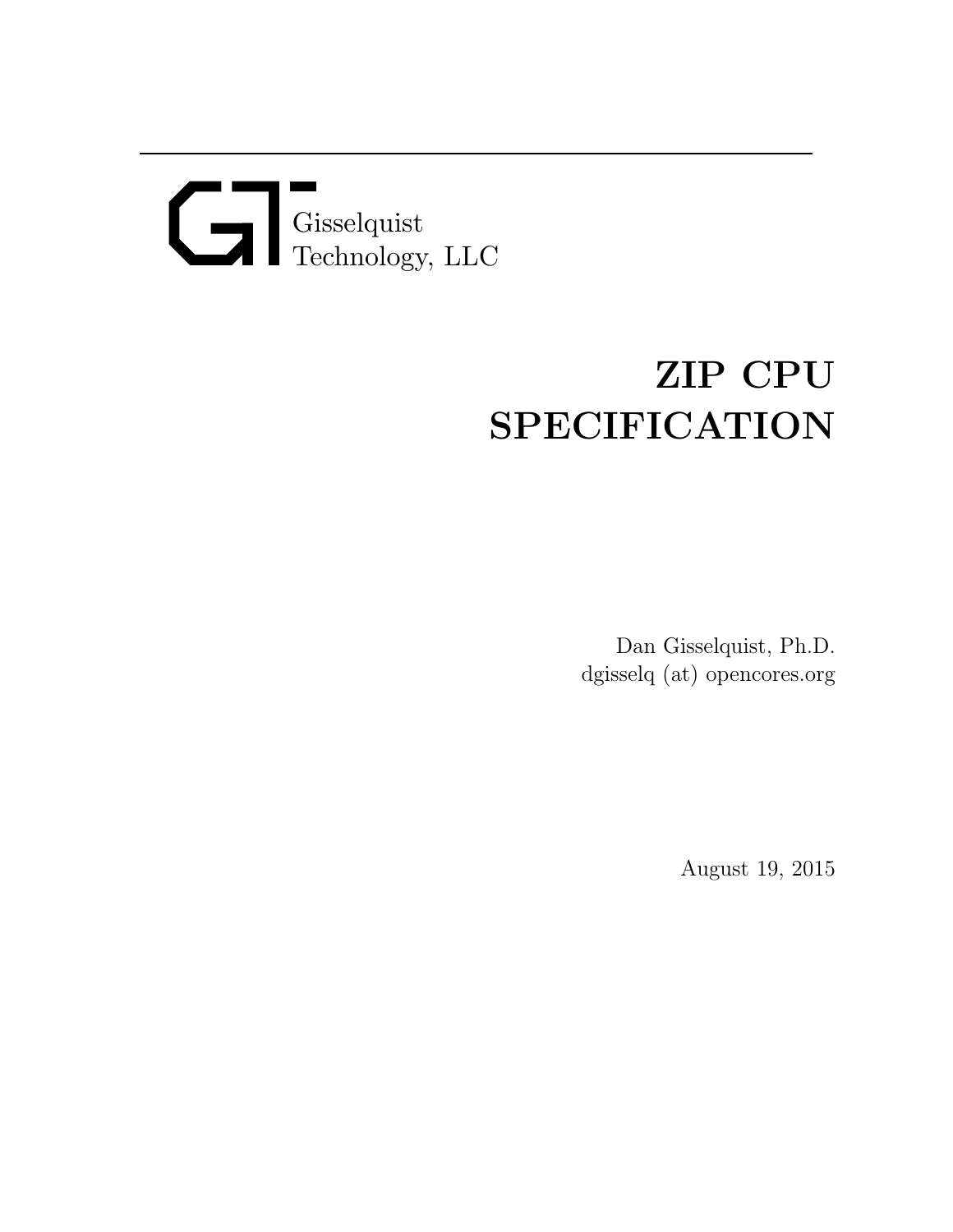Copyright (C) 2015, Gisselquist Technology, LLC

This project is free software (firmware): you can redistribute it and/or modify it under the terms of the GNU General Public License as published by the Free Software Foundation, either version 3 of the License, or (at your option) any later version.

This program is distributed in the hope that it will be useful, but WITHOUT ANY WAR-RANTY; without even the implied warranty of MERCHANTIBILITY or FITNESS FOR A PAR-TICULAR PURPOSE. See the GNU General Public License for more details.

You should have received a copy of the GNU General Public License along with this program. If not, see  $\frac{\text{http://www.gnu.org/} \cdot \text{circes}}{\text{...}}$  for a copy.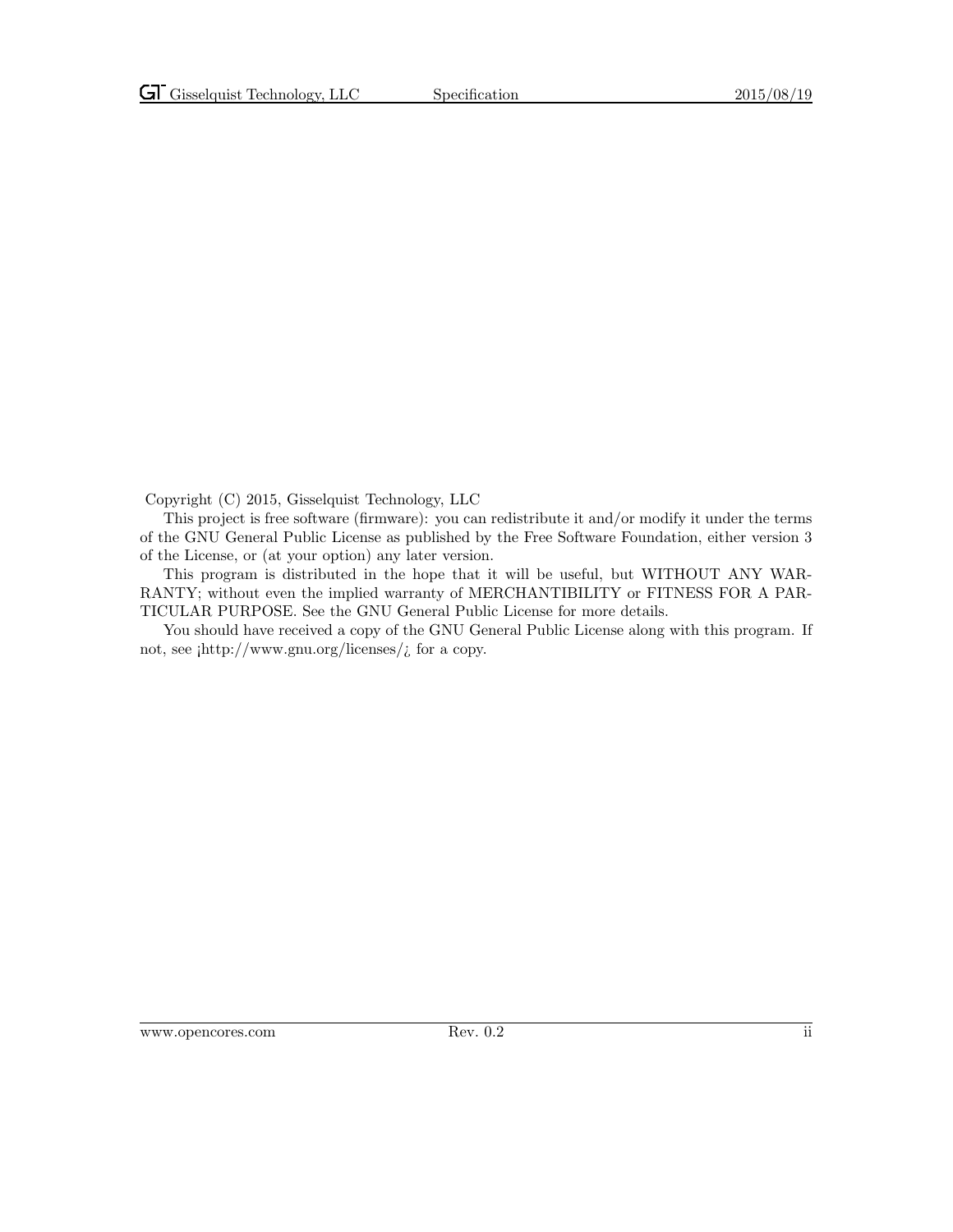## Revision History

| Rev. | $_{\text{Date}}$ | Author      | Description                |
|------|------------------|-------------|----------------------------|
| 0.2  | 8/19/2015        | Gisselquist | Still Draft, more complete |
| 0.1  | 8/17/2015        | Gisselquist | Incomplete First Draft     |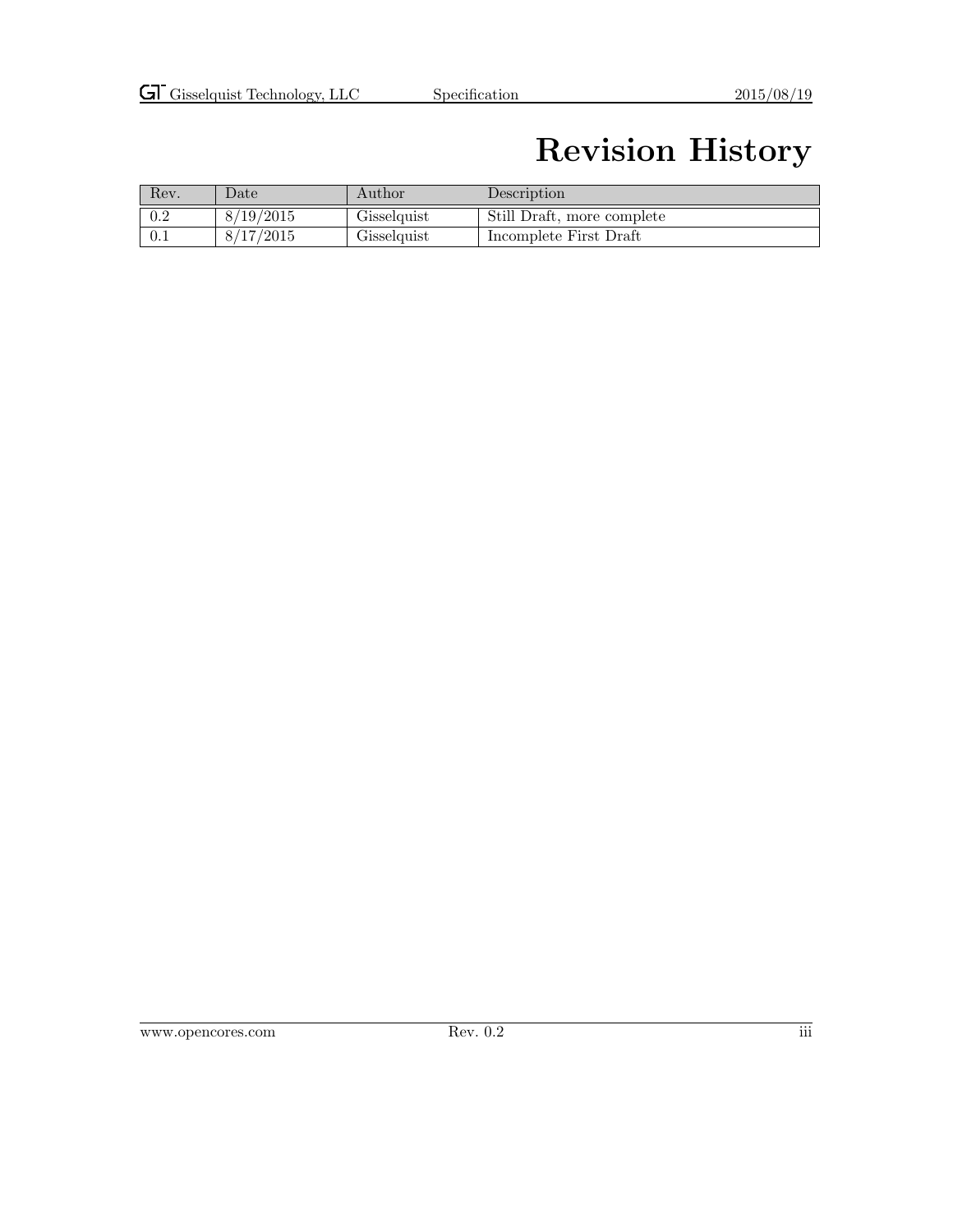## **Contents**

### Page

| 1              |                                                                     | 1                                                                                                     |
|----------------|---------------------------------------------------------------------|-------------------------------------------------------------------------------------------------------|
| $\overline{2}$ | 2.1<br>2.2<br>2.3<br>2.4<br>2.5<br>2.6<br>2.7<br>2.8<br>2.9<br>2.10 | 5<br>$\overline{5}$<br>$\bf 5$<br>6<br>$\frac{8}{8}$<br>Operand B<br>8<br>9<br>9<br>9<br>9<br>9<br>14 |
| 3              | 3.1<br>3.2<br>3.3<br>3.4<br>3.5<br>3.6                              | 17<br>17<br>18<br>18<br>18<br>19<br>19                                                                |
| 4              |                                                                     | 20                                                                                                    |
| 5              |                                                                     | 21                                                                                                    |
| 6              |                                                                     | 22                                                                                                    |
| 7              |                                                                     | 24                                                                                                    |
| 8              |                                                                     | 25                                                                                                    |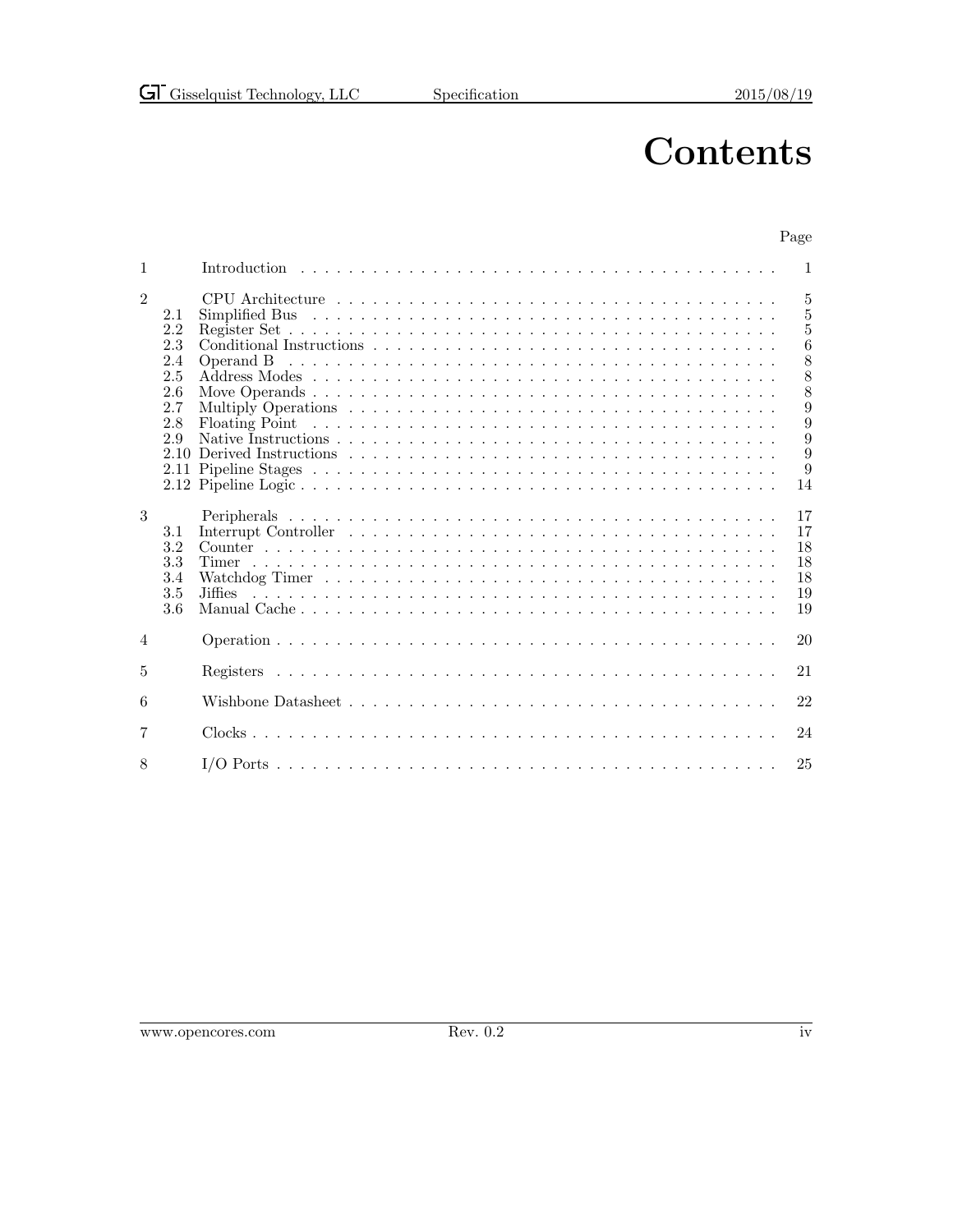## Figures

| Figure |                                                                                                                  |  |
|--------|------------------------------------------------------------------------------------------------------------------|--|
|        |                                                                                                                  |  |
| 1.1.   | Zip CPU internal pipeline architecture $\ldots \ldots \ldots \ldots \ldots \ldots \ldots \ldots$                 |  |
| 2.1.   | Zip CPU Register File response to the contract of the contract of the contract of the contract of the contract o |  |
| 3.1.   |                                                                                                                  |  |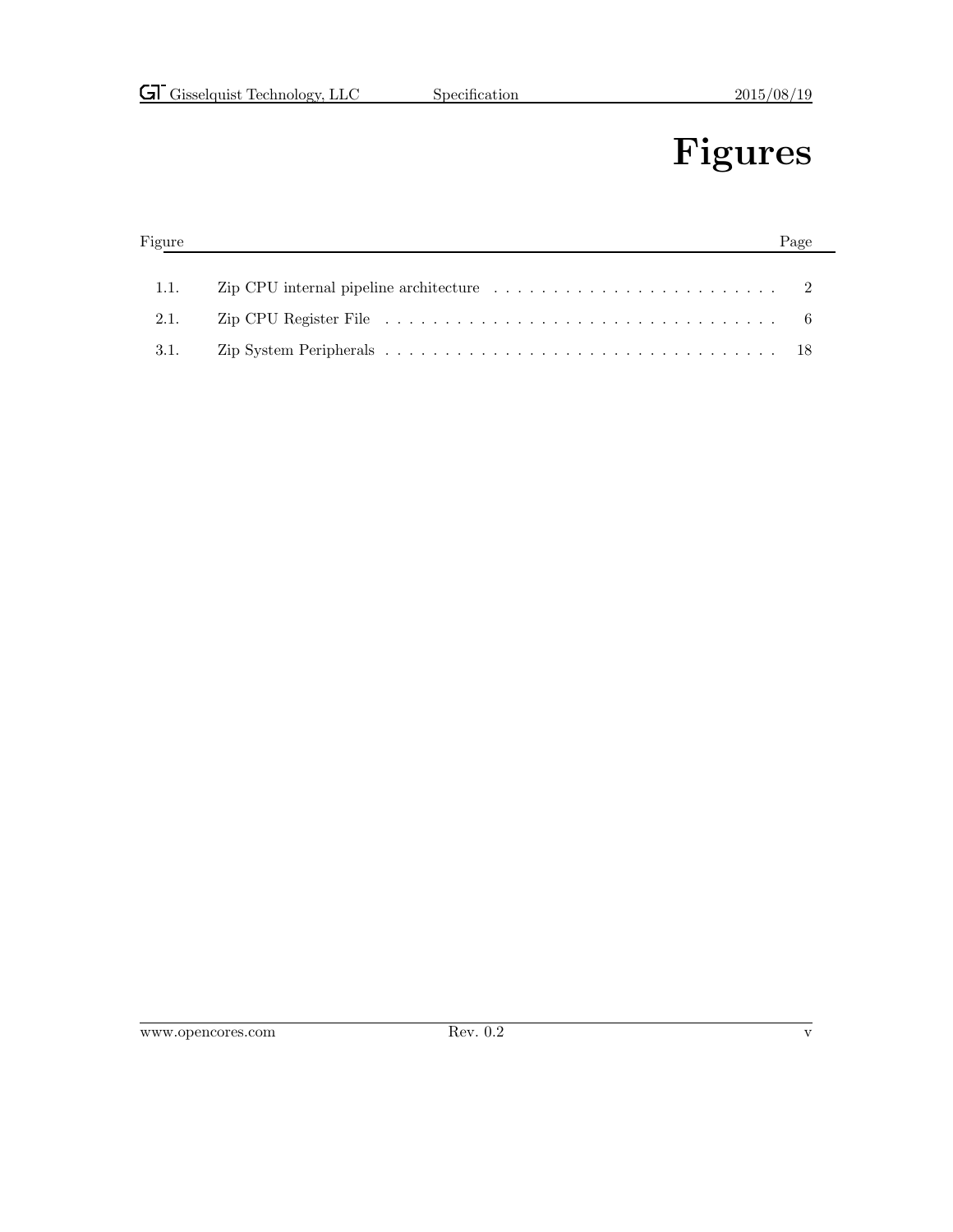## Tables

### Table Page **Page 2018**

| 2.1. |                                                                                                               |
|------|---------------------------------------------------------------------------------------------------------------|
| 2.2. |                                                                                                               |
| 2.3. | 8 <sup>8</sup>                                                                                                |
| 2.4. | Zip CPU Instruction Set $\dots \dots \dots \dots \dots \dots \dots \dots \dots \dots \dots \dots \dots$<br>10 |
| 2.5. | 11                                                                                                            |
| 2.6. | -12                                                                                                           |
| 2.7. | -13-                                                                                                          |
| 5.1. | Zip System Internal/Peripheral Registers $\dots \dots \dots \dots \dots \dots \dots \dots \dots \dots$        |
| 5.2. | -21                                                                                                           |
| 6.1. | Wishbone Datasheet for the Debug Interface $\dots \dots \dots \dots \dots \dots \dots \dots \dots$ 22         |
| 6.2. | Wishbone Datasheet for the CPU as Master<br>23                                                                |
| 7.1. |                                                                                                               |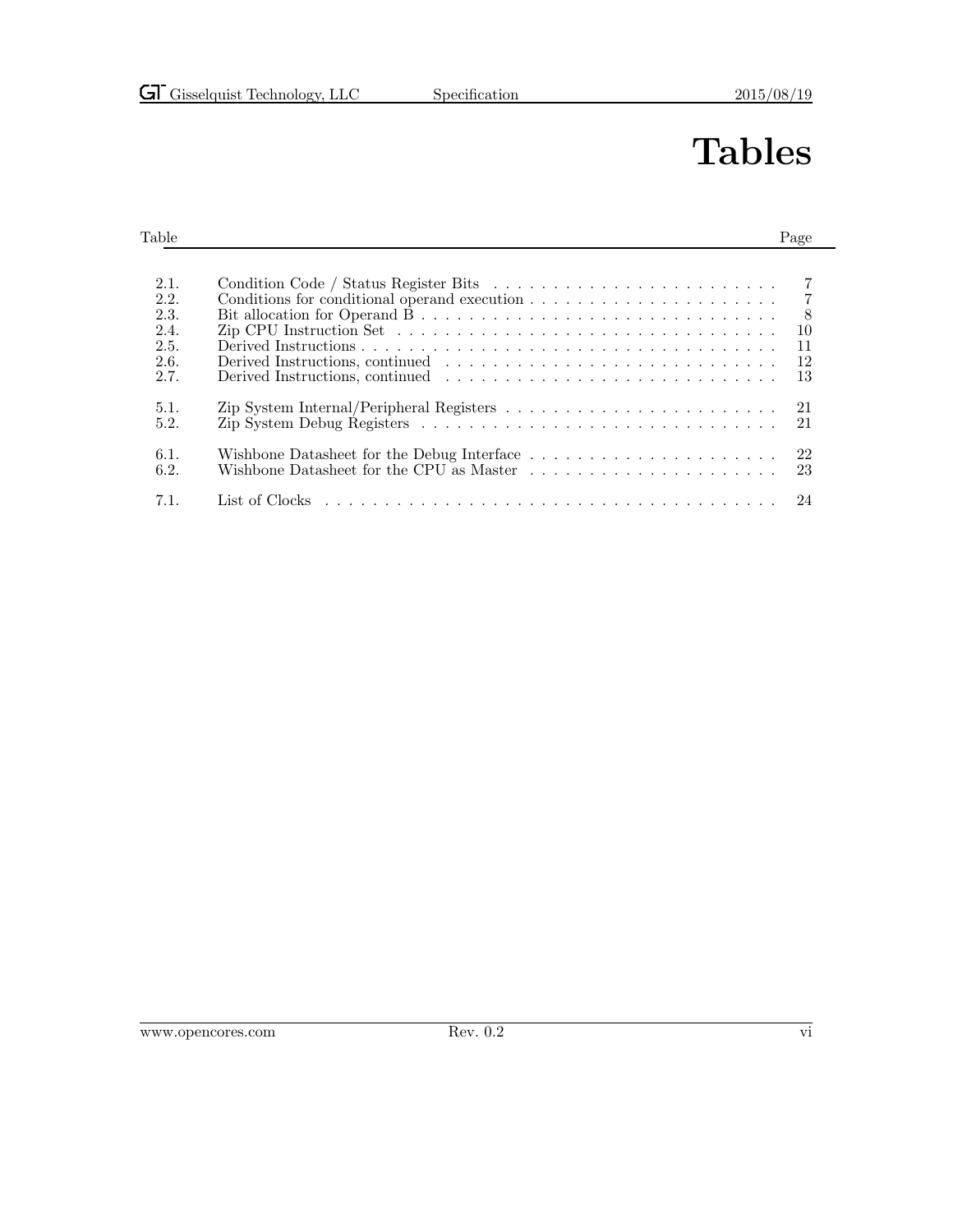## Preface

Many people have asked me why I am building the Zip CPU. ARM processors are good and effective. Xilinx makes and markets Microblaze, Altera Nios, and both have better toolsets than the Zip CPU will ever have. OpenRISC is also available, RISC–V may be replacing it. Why build a new processor?

The easiest, most obvious answer is the simple one: Because I can.

There's more to it, though. There's a lot that I would like to do with a processor, and I want to be able to do it in a vendor independent fashion. I would like to be able to generate Verilog code that can run equivalently on both Xilinx and Altera chips, and that can be easily ported from one manufacturer's chipsets to another. Even more, before purchasing a chip or a board, I would like to know that my chip works. I would like to build a test bench to test components with, and Verilator is my chosen test bench. This forces me to use all Verilog, and it prevents me from using any proprietary cores. For this reason, Microblaze and Nios are out of the question.

Why not OpenRISC? That's a hard question. The OpenRISC team has done some wonderful work on an amazing processor, and I'll have to admit that I am envious of what they've accomplished. I would like to port binutils to the Zip CPU, as I would like to port GCC and GDB. They are way ahead of me. The OpenRISC processor, however, is complex and hefty at about 4,500 LUTs. It has a lot of features of modern CPUs within it that ... well, let's just say it's not the little guy on the block. The Zip CPU is lighter weight, costing only about 2,000 LUTs with no peripherals, and 3,000 LUTs with some very basic peripherals.

My final reason is that I'm building the Zip CPU as a learning experience. The Zip CPU has allowed me to learn a lot about how CPUs work on a very micro level. For the first time, I am beginning to understand many of the Computer Architecture lessons from years ago.

To summarize: Because I can, because it is open source, because it is light weight, and as an exercise in learning.

Dan Gisselquist, Ph.D.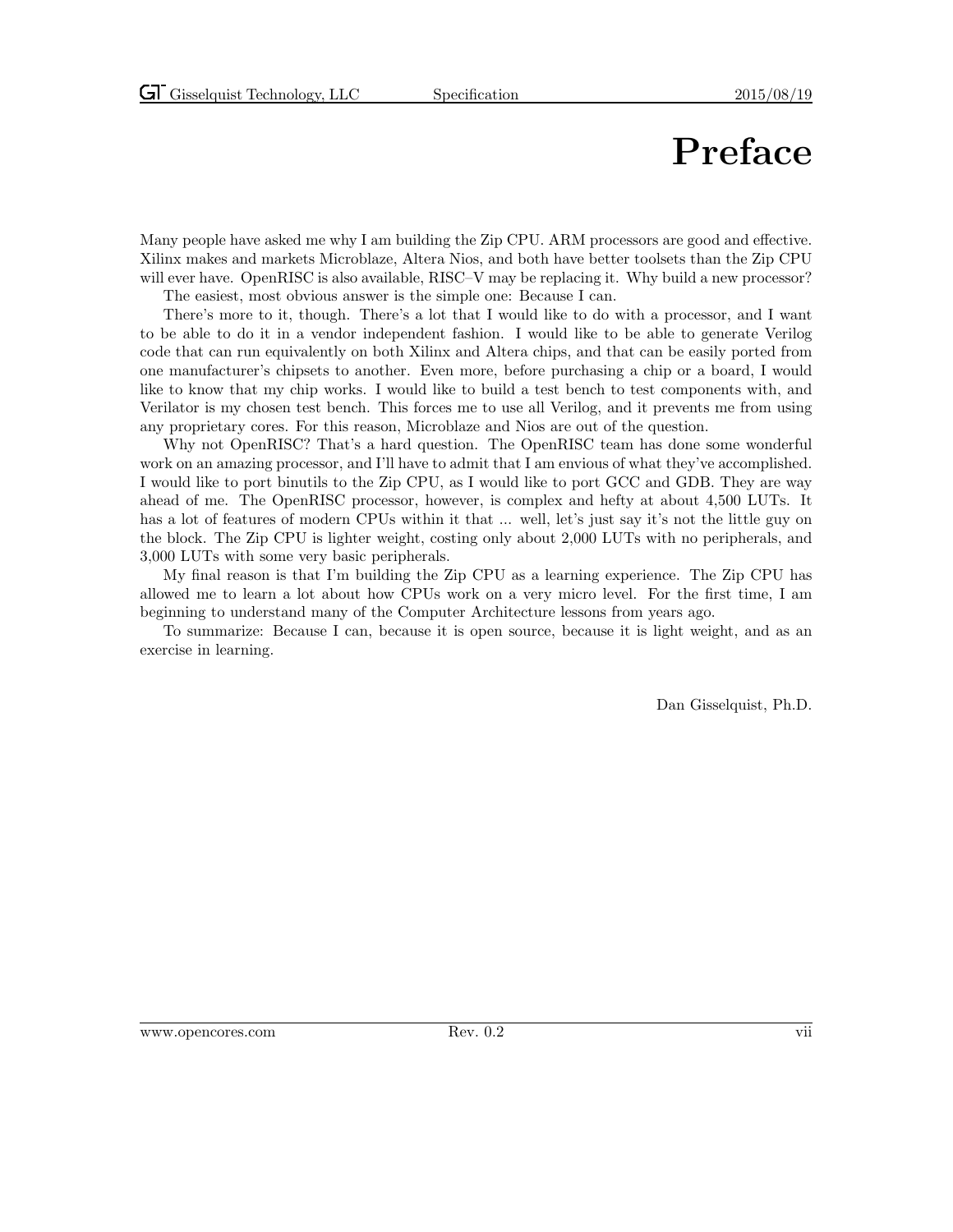## Introduction

The original goal of the ZIP CPU was to be a very simple CPU. You might think of it as a poor man's alternative to the OpenRISC architecture. For this reason, all instructions have been designed to be as simple as possible, and are all designed to be executed in one instruction cycle per instruction, barring pipeline stalls. Indeed, even the bus has been simplified to a constant 32-bit width, with no option for more or less. This has resulted in the choice to drop push and pop instructions, pre-increment and post-decrement addressing modes, and more.

For those who like buzz words, the Zip CPU is:

- A 32-bit CPU: All registers are 32-bits, addresses are 32-bits, instructions are 32-bits wide, etc.
- A RISC CPU. There is no microcode for executing instructions. All instructions are designed to be completed in one clock cycle.
- A Load/Store architecture. (Only load and store instructions can access memory.)
- Wishbone compliant. All peripherals are accessed just like memory across this bus.
- A Von-Neumann architecture. (The instructions and data share a common bus.)
- A pipelined architecture, having stages for Prefetch, Decode, Read-Operand, the ALU/Memory unit, and Write-back. See Fig. 1.1 for a diagram of this structure.
- Completely open source, licensed under the GPL.<sup>1</sup>

Now, however, that I've worked on the Zip CPU for a while, it is not nearly as simple as I originally hoped. Worse, I've had to adjust to create capabilities that I was never expecting to need. These include:

- Extenal Debug: Once placed upon an FPGA, some external means is still necessary to debug this CPU. That means that there needs to be an external register that can control the CPU: reset it, halt it, step it, and tell whether it is running or not. My chosen interface includes a second register similar to this control register. This second register allows the external controller or debugger to examine registers internal to the CPU.
- Internal Debug: Being able to run a debugger from within a user process requires an ability to step a user process from within a debugger. It also requires a break instruction that can be substituted for any other instruction, and substituted back. The break is actually difficult:

www.opencores.com Rev. 0.2 1

<sup>&</sup>lt;sup>1</sup>Should you need a copy of the Zip CPU licensed under other terms, please contact me.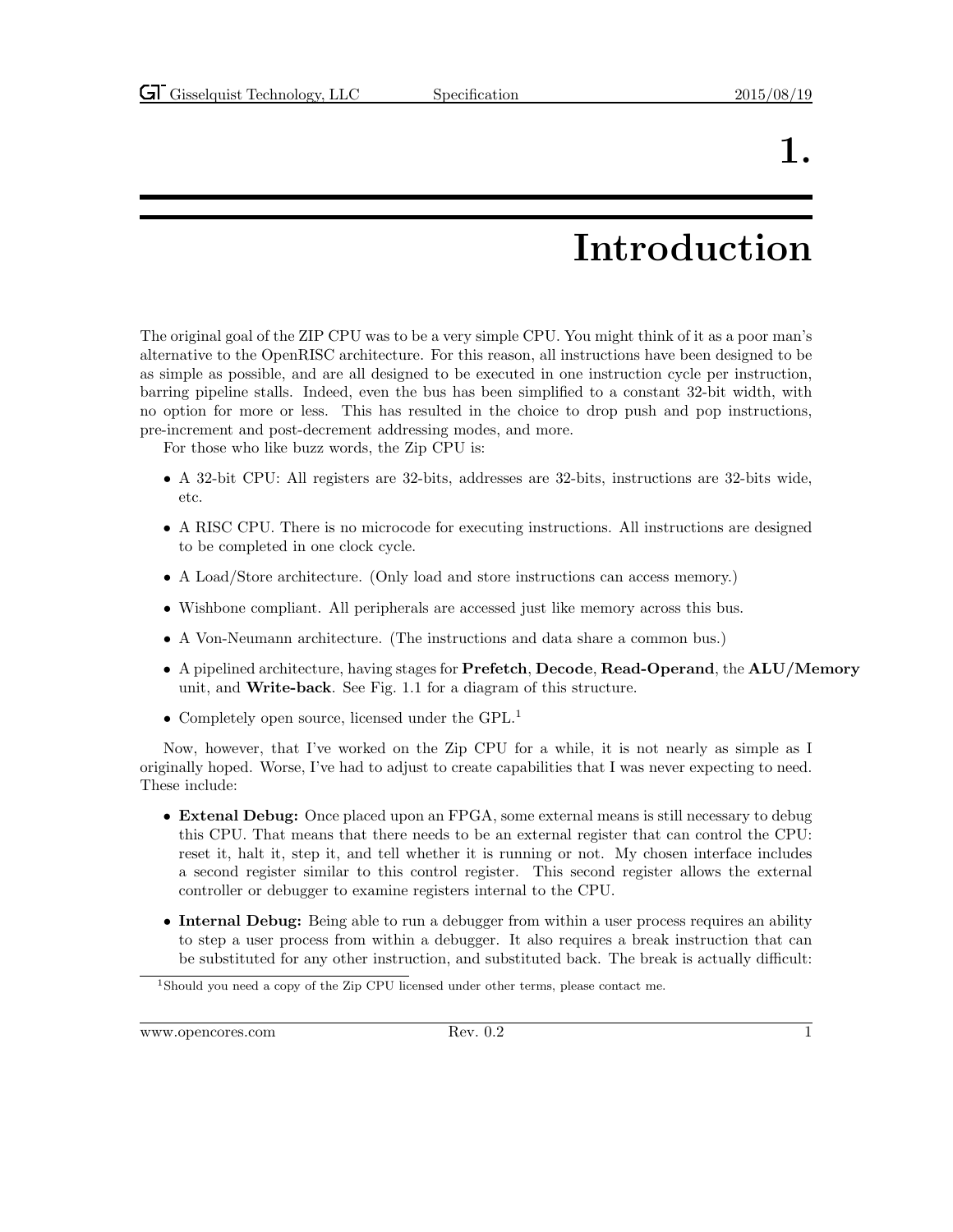

Figure 1.1: Zip CPU internal pipeline architecture

the break instruction cannot be allowed to execute. That way, upon a break, the debugger should be able to jump back into the user process to step the instruction that would've been at the break point initially, and then to replace the break after passing it.

Incidentally, this break messes with the prefetch cache and the pipeline: if you change an instruction partially through the pipeline, the whole pipeline needs to be cleansed. Likewise if you change an instruction in memory, you need to make sure the cache is reloaded with the new instruction.

- Prefetch Cache: My original implementation had a very simple prefetch stage. Any time the PC changed the prefetch would go and fetch the new instruction. While this was perhaps this simplest approach, it cost roughly five clocks for every instruction. This was deemed unacceptable, as I wanted a CPU that could execute instructions in one cycle. I therefore have a prefetch cache that issues pipelined wishbone accesses to memory and then pushes instructions at the CPU. Sadly, this accounts for about 20% of the logic in the entire CPU, or 15% of the logic in the entire system.
- Operating System: In order to support an operating system, interrupts and so forth, the CPU needs to support supervisor and user modes, as well as a means of switching between them. For example, the user needs a means of executing a system call. This is the purpose of the 'trap' instruction. This instruction needs to place the CPU into supervisor mode (here equivalent to disabling interrupts), as well as handing it a parameter such as identifying which O/S function was called.

My initial approach to building a trap instruction was to create an external peripheral which, when written to, would generate an interrupt and could return the last value written to it. In practice, this approach didn't work at all: the CPU executed two instructions while waiting for the trap interrupt to take place. Since then, I've decided to keep the rest of the CC register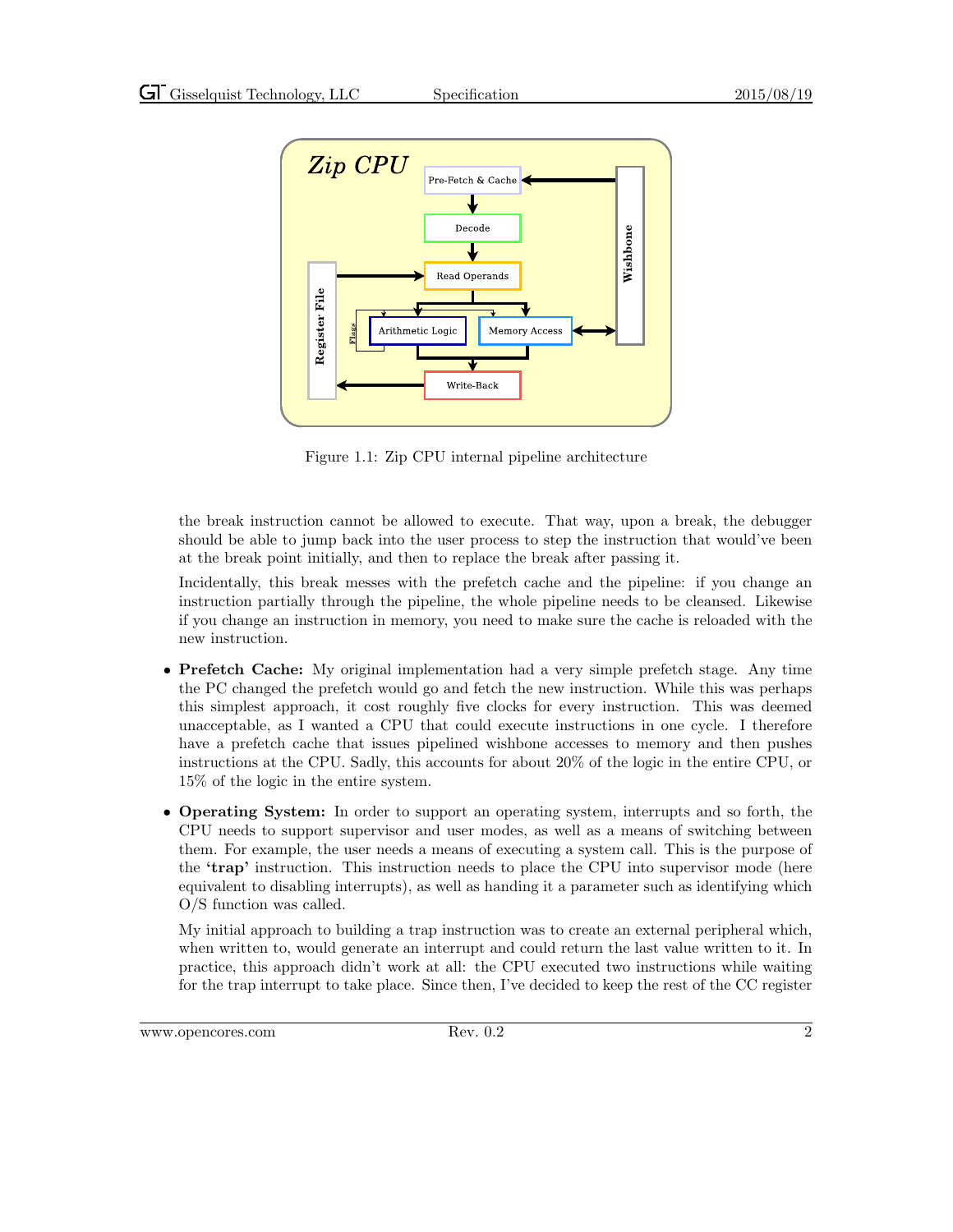for that purpose so that a write to the CC register, with the GIE bit cleared, could be used to execute a trap. This has other problems, though, primarily in the limitation of the uses of the CC register. In particular, the CC register is the best place to put CPU state information and to "announce" special CPU features (floating point, etc). So the trap instruction still switches to interrupt mode, but the CC register is not nearly as useful for telling the supervisor mode processor what trap is being executed.

Modern timesharing systems also depend upon a Timer interrupt to handle task swapping. For the Zip CPU, this interrupt is handled external to the CPU as part of the CPU System, found in zipsystem.v. The timer module itself is found in ziptimer.v.

• Pipeline Stalls: My original plan was to not support pipeline stalls at all, but rather to require the compiler to properly schedule all instructions so that stalls would never be necessary. After trying to build such an architecture, I gave up, having learned some things:

For example, in order to facilitate interrupt handling and debug stepping, the CPU needs to know what instructions have finished, and which have not. In other words, it needs to know where it can restart the pipeline from. Once restarted, it must act as though it had never stopped. This killed my idea of delayed branching, since what would be the appropriate program counter to restart at? The one the CPU was going to branch to, or the ones in the delay slots? This also makes the idea of compressed instruction codes difficult, since, again, where do you restart on interrupt?

So I switched to a model of discrete execution: Once an instruction enters into either the ALU or memory unit, the instruction is guaranteed to complete. If the logic recognizes a branch or a condition that would render the instruction entering into this stage possibly inappropriate (i.e. a conditional branch preceeding a store instruction for example), then the pipeline stalls for one cycle until the conditional branch completes. Then, if it generates a new PC address, the stages preceeding are all wiped clean.

The discrete execution model allows such things as sleeping: if the CPU is put to "sleep," the ALU and memory stages stall and back up everything before them. Likewise, anything that has entered the ALU or memory stage when the CPU is placed to sleep continues to completion. To handle this logic, each pipeline stage has three control signals: a valid signal, a stall signal, and a clock enable signal. In general, a stage stalls if it's contents are valid and the next step is stalled. This allows the pipeline to fill any time a later stage stalls.

This approach is also different from other pipeline approaches. Instead of keeping the entire pipeline filled, each stage is treated independently. Therefore, individual stages may move forward as long as the subsequent stage is available, regardless of whether the stage behind it is filled.

• Verilog Modules: When examining how other processors worked here on open cores, many of them had one separate module per pipeline stage. While this appeared to me to be a fascinating and commendable idea, my own implementation didn't work out quite so nicely.

As an example, the decode module produces a lot of control wires and registers. Creating a module out of this, with only the simplest of logic within it, seemed to be more a lesson in passing wires around, rather than encapsulating logic.

Another example was the register writeback section. I would love this section to be a module in its own right, and many have made them such. However, other modules depend upon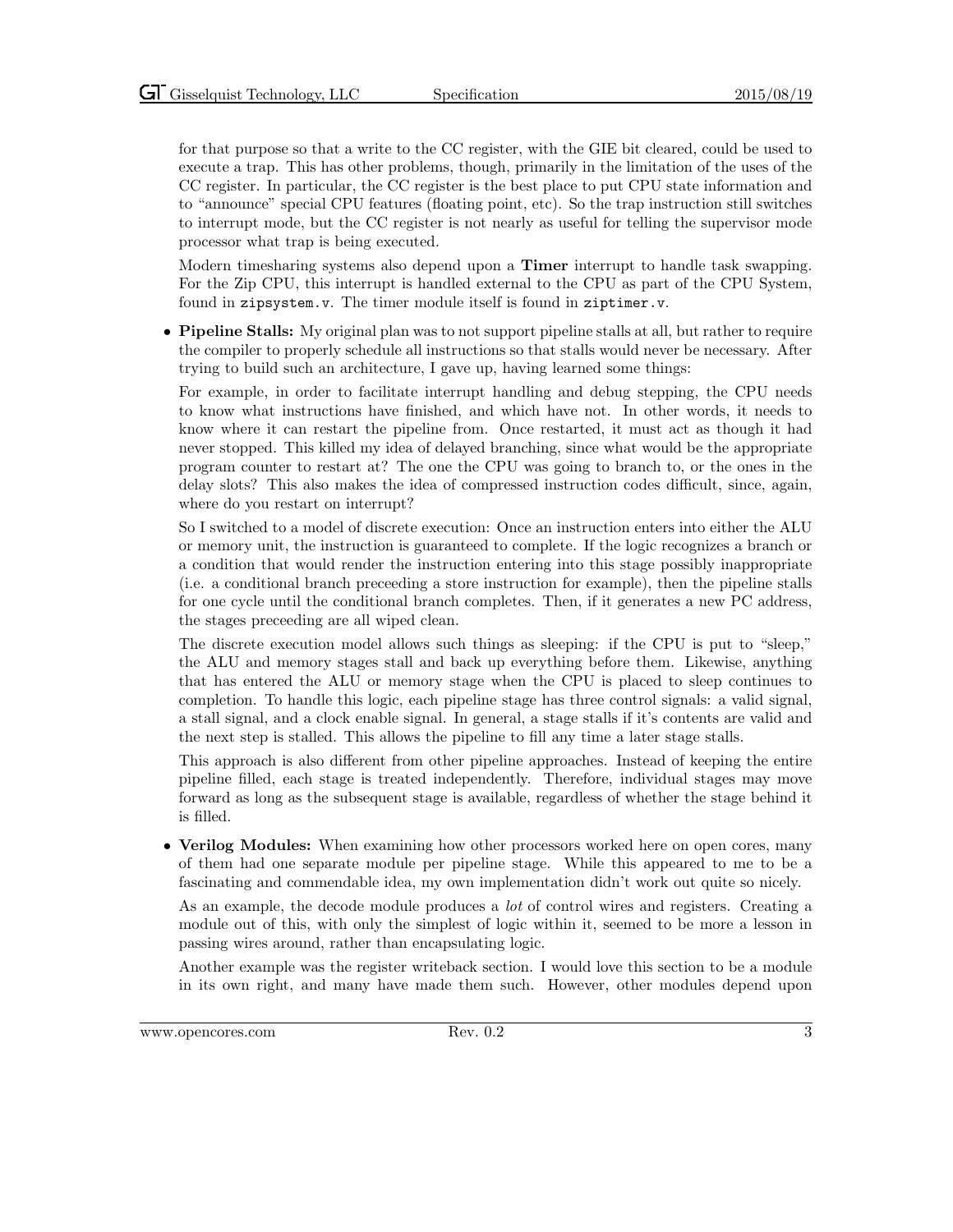writeback results other than just what's placed in the register (i.e., the control wires). For these reasons, I didn't manage to fit this section into it's own module.

The result is that the majority of the CPU code can be found in the zipcpu.v file.

With that introduction out of the way, let's move on to the instruction set.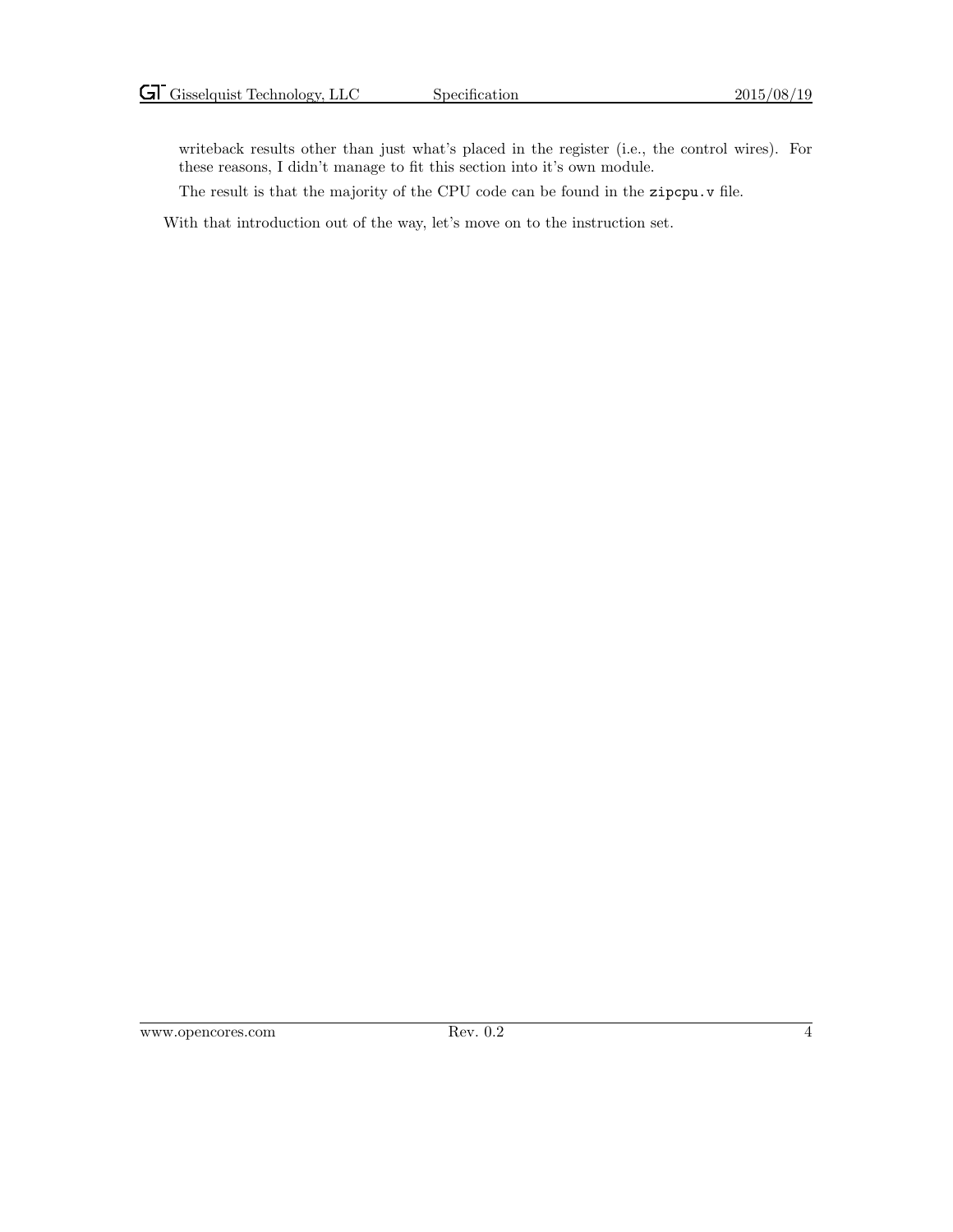## CPU Architecture

The Zip CPU supports a set of two operand instructions, where the second operand (always a register) is the result. The only exception is the store instruction, where the first operand (always a register) is the source of the data to be stored.

### 2.1 Simplified Bus

The bus architecture of the Zip CPU is that of a simplified WISHBONE bus. It has been simplified in this fashion: all operations are 32–bit operations. The bus is neither little endian nor bit endian. For this reason, all words are 32–bits. All instructions are also 32–bits wide. Everything has been built around the 32–bit word.

### 2.2 Register Set

The Zip CPU supports two sets of sixteen 32-bit registers, a supervisor and a user set as shown in Fig. 2.1. The supervisor set is used in interrupt mode when interrupts are disabled, whereas the user set is used otherwise. Of this register set, the Program Counter (PC) is register 15, whereas the status register (SR) or condition code register (CC) is register 14. By convention, the stack pointer will be register 13 and noted as  $(SP)$ –although there is nothing special about this register other than this convention. The CPU can access both register sets via move instructions from the supervisor state, whereas the user state can only access the user registers.

The status register is special, and bears further mention. The lower 10 bits of the status register form a set of CPU state and condition codes. Writes to other bits of this register are preserved.

Of the eight condition codes, the bottom four are the current flags: Zero  $(Z)$ , Carry  $(C)$ , Negative (N), and Overflow (V).

The next bit is a clock enable (0 to enable) or sleep bit (1 to put the CPU to sleep). Setting this bit will cause the CPU to wait for an interrupt (if interrupts are enabled), or to completely halt (if interrupts are disabled). The sixth bit is a global interrupt enable bit (GIE). When this sixth bit is a '1' interrupts will be enabled, else disabled. When interrupts are disabled, the CPU will be in supervisor mode, otherwise it is in user mode. Thus, to execute a context switch, one only need enable or disable interrupts. (When an interrupt line goes high, interrupts will automatically be disabled, as the CPU goes and deals with its context switch.)

The seventh bit is a step bit. This bit can be set from supervisor mode only. After setting this bit, should the supervisor mode process switch to user mode, it would then accomplish one instruction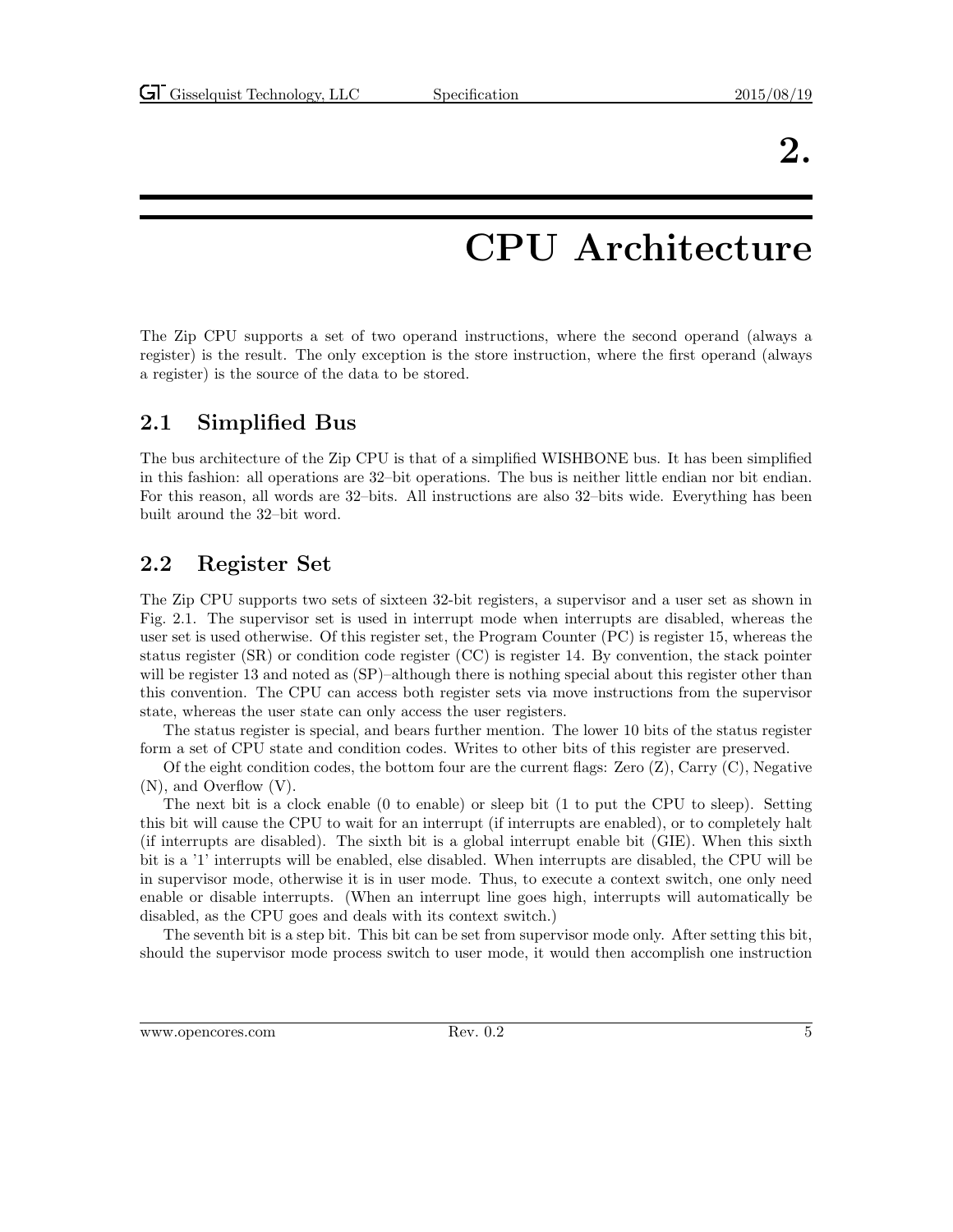| Zip CPU Register Set                                |            |  |                 |            |  |  |
|-----------------------------------------------------|------------|--|-----------------|------------|--|--|
| <b>Supervisor Register Set</b><br>User Register Set |            |  |                 |            |  |  |
| sR0                                                 | sR8        |  | uR0             | uR8        |  |  |
| sR1                                                 | sR9        |  | uR1             | uR9        |  |  |
| sR2                                                 | sR10       |  | uR2             | uR10       |  |  |
| SR3                                                 | sR11       |  | uR3             | uR11       |  |  |
| sR4                                                 | sR12       |  | uR4             | uR12       |  |  |
| sR5                                                 | <b>sSP</b> |  | uR5             | <b>uSP</b> |  |  |
| sR6                                                 | SCC        |  | uR <sub>6</sub> | ucC        |  |  |
| sR7                                                 | SPC        |  | uR7             | uPC        |  |  |

Figure 2.1: Zip CPU Register File

in user mode before returning to supervisor mode. Then, upon return to supervisor mode, this bit will be automatically cleared. This bit has no effect on the CPU while in supervisor mode.

This functionality was added to enable a userspace debugger functionality on a user process, working through supervisor mode of course.

The eighth bit is a break enable bit. This controls whether a break instruction in user mode will halt the processor for an external debugger (break enabled), or whether the break instruction will simply send send the CPU into interrupt mode. Encountering a break in supervisor mode will halt the CPU independent of the break enable bit. This bit can only be set within supervisor mode.

This functionality was added to enable an external debugger to set and manage breakpoints.

The ninth bit is reserved for a floating point enable bit. When set, the arithmetic for the next instruction will be sent to a floating point unit. Such a unit may later be added as an extension to the Zip CPU. If the CPU does not support floating point instructions, this bit will never be set. The instruction set could also be simply extended to allow other data types in this fashion, such as two by 16–bit vector operations or four by 8–bit vector operations.

The tenth bit is a trap bit. It is set whenever the user requests a soft interrupt, and cleared on any return to userspace command. This allows the supervisor, in supervisor mode, to determine whether it got to supervisor mode from a trap or from an external interrupt or both.

These status register bits are summarized in Tbl. 2.1.

### 2.3 Conditional Instructions

Most, although not quite all, instructions are conditionally executed. From the four condition code flags, eight conditions are defined. These are shown in Tbl. 2.2. There is no condition code for less than or equal, not C or not V. Sorry, I ran out of space in 3–bits. Using these conditions will take an extra instruction. (Ex: TST  $$4, CC; ST0.NZ R0, (R1)$ )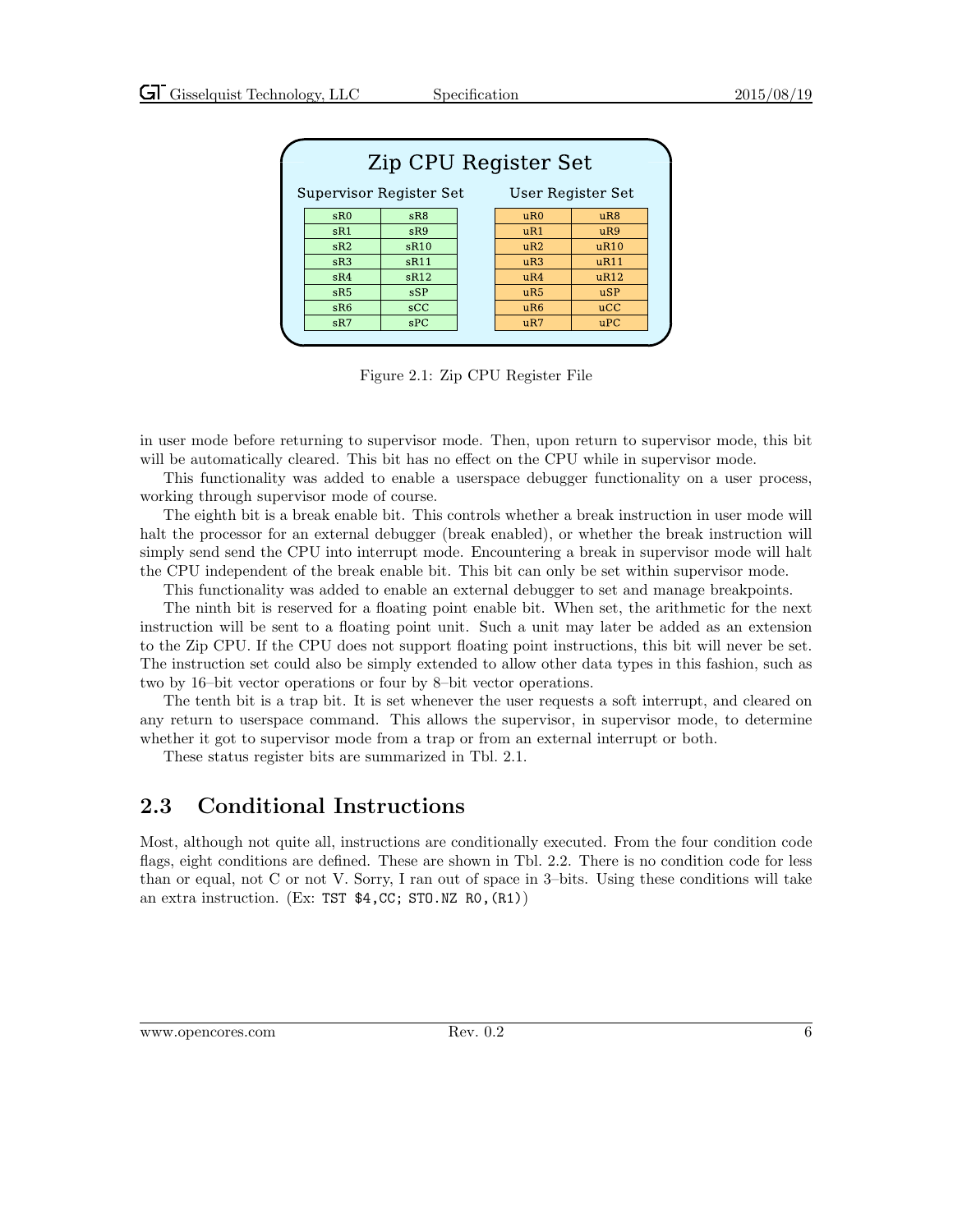| Bit            | Meaning                                                                     |
|----------------|-----------------------------------------------------------------------------|
| 9              | Soft trap, set on a trap from user mode, cleared when returing to user mode |
| $\overline{8}$ | (Reserved for) Floating point enable                                        |
| $\overline{7}$ | Halt on break, to support an external debugger                              |
| - 6            | Step, single step the CPU in user mode                                      |
| -5             | GIE, or Global Interrupt Enable                                             |
| 4              | Sleep                                                                       |
| $\overline{3}$ | V, or overflow bit.                                                         |
| 2              | N, or negative bit.                                                         |
|                | C, or carry bit.                                                            |
| $\Omega$       | Z, or zero bit.                                                             |

Table 2.1: Condition Code / Status Register Bits

| Code             | Mneumonic | Condition                                                            |
|------------------|-----------|----------------------------------------------------------------------|
| 3 <sup>h</sup> 0 | None      | Always execute the instruction                                       |
| $3'$ h1          | Z         | Only execute when $Z'$ is set                                        |
| 3 <sup>h2</sup>  | .NE       | Only execute when 'Z' is not set                                     |
| 3 <sup>h3</sup>  | .GE       | Greater than or equal $(N' \text{ not set}, 'Z' \text{ irrelevant})$ |
| $3'$ h4          | .GT       | Greater than $('N' not set, 'Z' not set)$                            |
| $3^{\prime}$ h5  | .LT       | Less than $(N'$ set)                                                 |
| $3'$ h6          | $\cdot$ C | Carry set                                                            |
| $3'$ h7          | $\cdot$ V | Overflow set                                                         |

Table 2.2: Conditions for conditional operand execution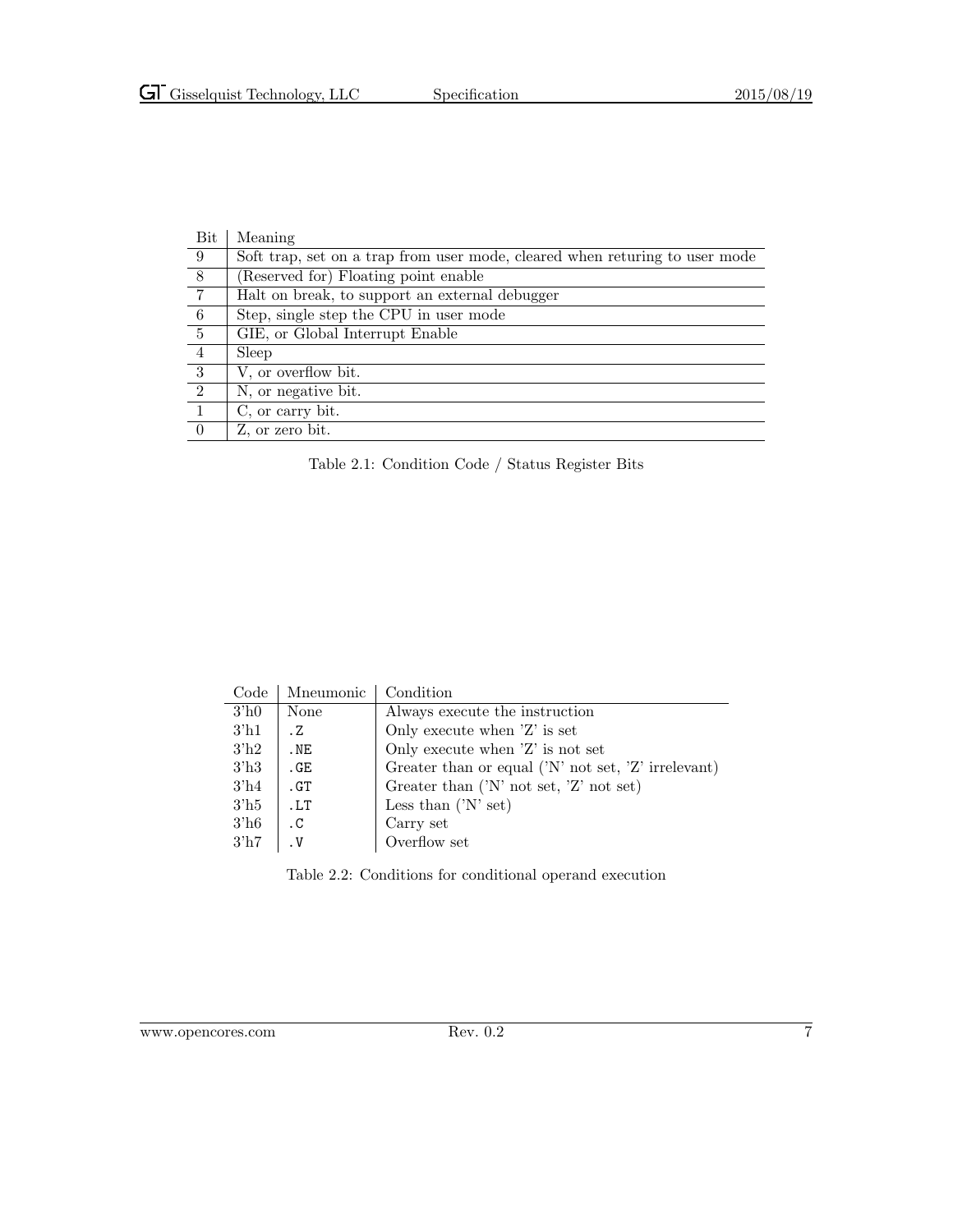|                | Bit 20   19 $\dots$ 16        | $15 \ldots 0$                                   |
|----------------|-------------------------------|-------------------------------------------------|
| $\pm 1$ bo     | 20-bit Signed Immediate value |                                                 |
| 1 <sup>h</sup> |                               | 4-bit Register   16-bit Signed immediate offset |

Table 2.3: Bit allocation for Operand B

### 2.4 Operand B

Many instruction forms have a 21-bit source "Operand B" associated with them. This Operand B is either equal to a register plus a signed immediate offset, or an immediate offset by itself. This value is encoded as shown in Tbl. 2.3.

Sixteen and twenty bit immediates don't make sense for all instructions. For example, what is the point of a 20–bit immediate when executing a 16–bit multiply? Likewise, why have a 16–bit immediate when adding to a logical or arithmetic shift? In these cases, the extra bits are reserved for future instruction possibilities.

### 2.5 Address Modes

The ZIP CPU supports two addressing modes: register plus immediate, and immediate address. Addresses are therefore encoded in the same fashion as Operand B's, shown above.

A lot of long hard thought was put into whether to allow pre/post increment and decrement addressing modes. Finding no way to use these operators without taking two or more clocks per instruction, these addressing modes have been removed from the realm of possibilities. This means that the Zip CPU has no native way of executing push, pop, return, or jump to subroutine operations. Each of these instructions can be emulated with a set of instructions from the existing set.

### 2.6 Move Operands

The previous set of operands would be perfect and complete, save only that the CPU needs access to non–supervisory registers while in supervisory mode. Therefore, the MOV instruction is special and offers access to these registers . . . when in supervisory mode. To keep the compiler simple, the extra bits are ignored in non-supervisory mode (as though they didn't exist), rather than being mapped to new instructions or additional capabilities. The bits indicating which register set each register lies within are the A-Usr and B-Usr bits. When set to a one, these refer to a user mode register. When set to a zero, these refer to a register in the current mode, whether user or supervisor. Further, because a load immediate instruction exists, there is no move capability between an immediate and a register: all moves come from either a register or a register plus an offset.

This actually leads to a bit of a problem: since the MOV instruction encodes which register set each register is coming from or moving to, how shall a compiler or assembler know how to compile a MOV instruction without knowing the mode of the CPU at the time? For this reason, the compiler will assume all MOV registers are supervisor registers, and display them as normal. Anything with the user bit set will be treated as a user register. The CPU will quietly ignore the supervisor bits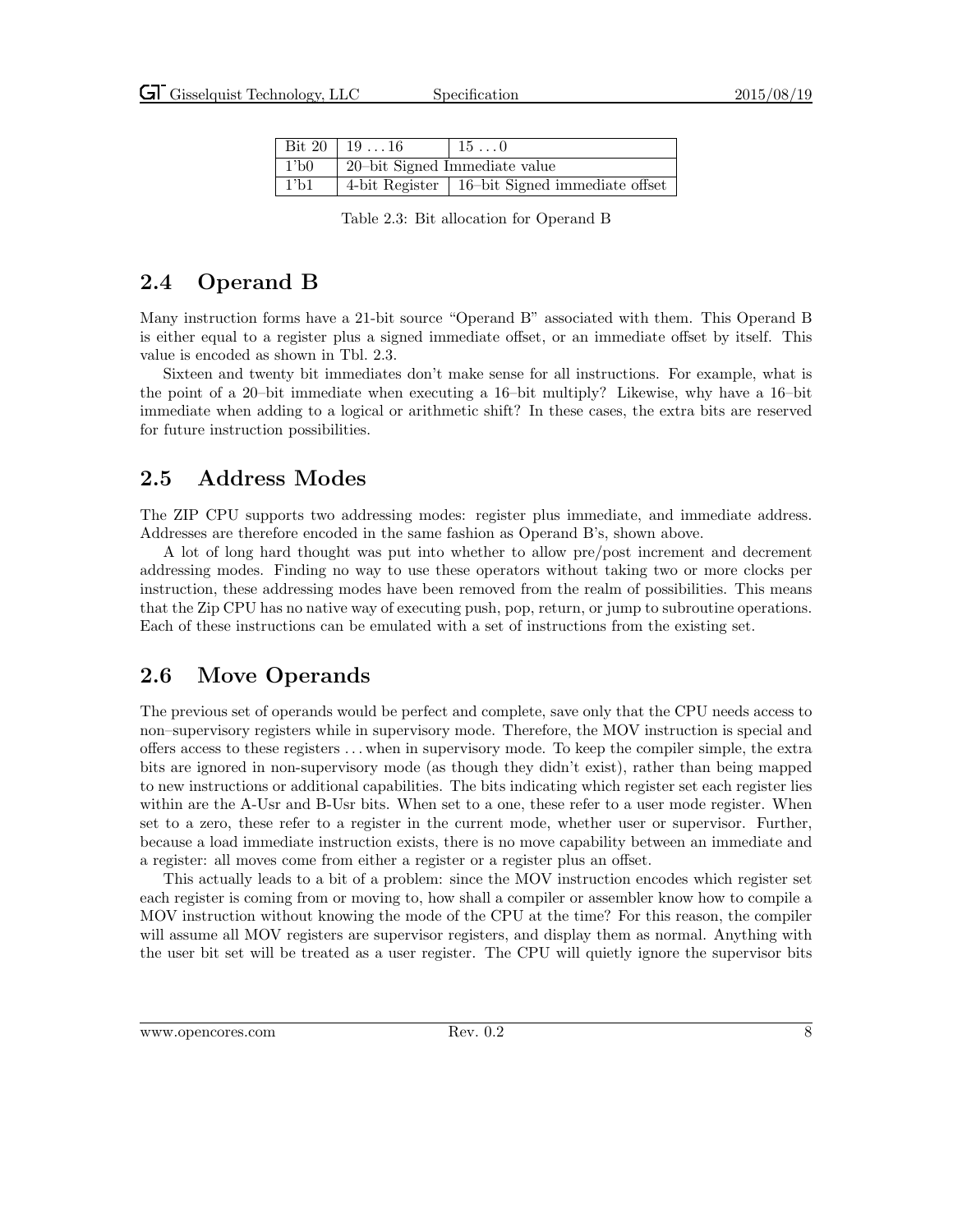while in user mode, and anything marked as a user register will always be valid. (Did I just say that in the last paragraph?)

### 2.7 Multiply Operations

The Zip CPU supports two Multiply operations, a 16x16 bit signed multiply (MPYS) and the same but unsigned (MPYU). In both cases, the operand is a register plus a 16-bit immediate, subject to the rule that the register cannot be the PC or CC registers. The PC register field has been stolen to create a multiply by immediate instruction. The CC register field is reserved.

### 2.8 Floating Point

The ZIP CPU does not support floating point operations today. However, the instruction set reserves a capability for a floating point operation. To execute such an operation, simply set the floating point bit in the CC register and the following instruction will interpret its registers as a floating point instruction. Not all instructions, however, have floating point equivalents. Further, the immediate fields do not apply in floating point mode, and must be set to zero. Not all instructions make sense as floating point operations. Therefore, only the CMP, SUB, ADD, and MPY instructions may be issued as floating point instructions. Other instructions allow the examining of the floating point bit in the CC register. In all cases, the floating point bit is cleared one instruction after it is set.

The architecture does not support a floating point not-implemented interrupt. Any soft floating point emulation must be done deliberately.

### 2.9 Native Instructions

The instruction set for the Zip CPU is summarized in Tbl. 2.4.

As you can see, there's lots of room for instruction set expansion. The NOOP and BREAK instructions are the only instructions within one particular 24–bit hole. Likewise, the subtract leaves half of its space open, since a subtract immediate is the same as an add with a negated immediate. This spaces are reserved for future enhancements.

### 2.10 Derived Instructions

The ZIP CPU supports many other common instructions, but not all of them are single cycle instructions. The derived instruction tables, Tbls. 2.5, 2.6, and 2.7, help to capture some of how these other instructions may be implemented on the ZIP CPU. Many of these instructions will have assembly equivalents, such as the branch instructions, to facilitate working with the CPU.

### 2.11 Pipeline Stages

1. Prefetch: Read instruction from memory (cache if possible). This stage is actually pipelined itself, and so it will stall if the PC ever changes. Stalls are also created here if the instruction isn't in the prefetch cache.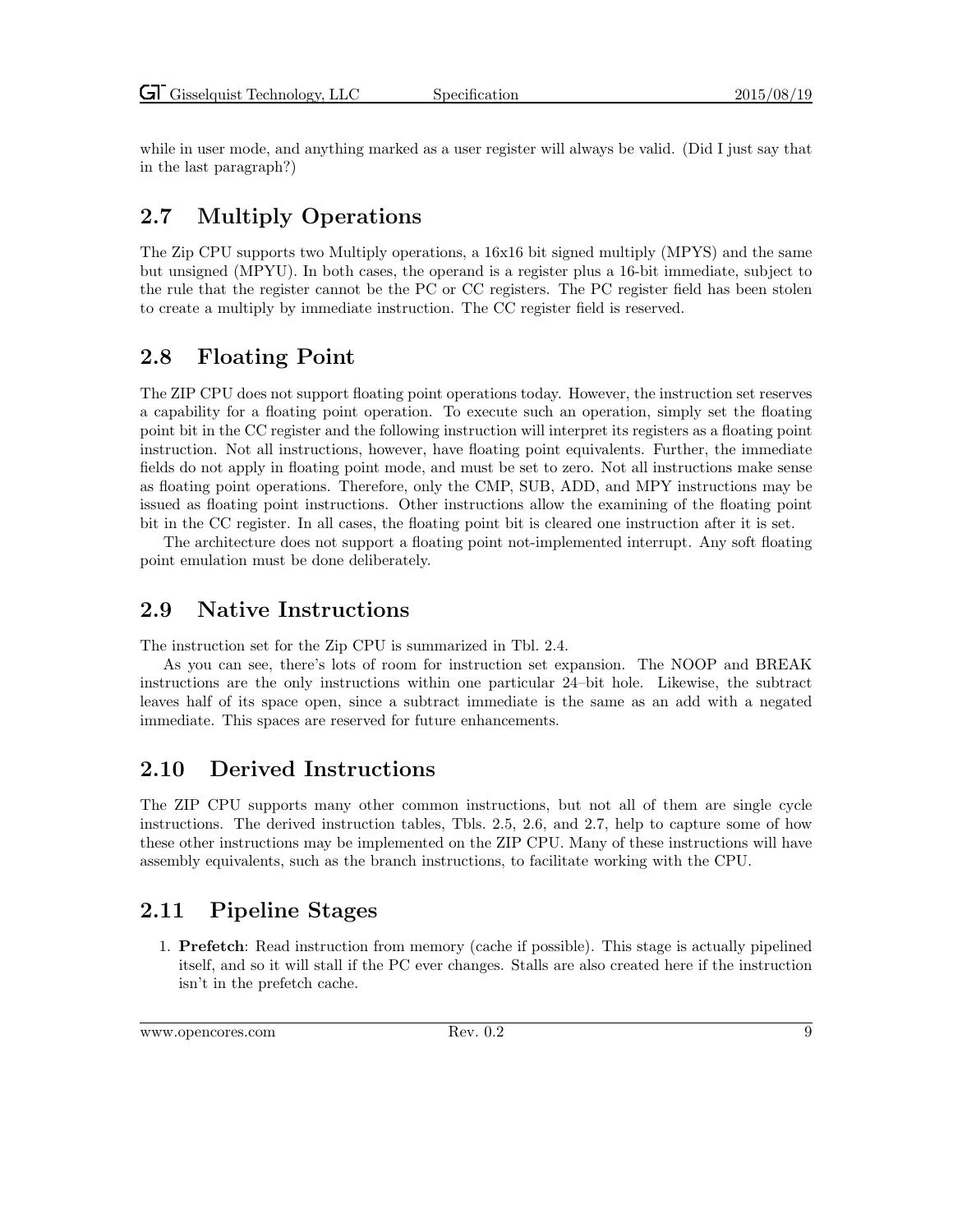| Op Code                  |            | 3124                          | 2316                                        |                                    |                      | 158           | $7. \dots 0$                             | Sets CC? |
|--------------------------|------------|-------------------------------|---------------------------------------------|------------------------------------|----------------------|---------------|------------------------------------------|----------|
| CMP(Sub)                 | $4'$ h $0$ | $\overline{D}$ . Reg          | Cond.                                       | Operand B                          |                      |               | Yes                                      |          |
| TST(And)                 | $4'$ h $1$ | D. Reg                        | Cond.                                       | Operand B                          |                      |               | Yes                                      |          |
| <b>MOV</b>               | 4'h2       | $\overline{D}$ . Reg          | Cond.                                       | $A$ -Usr                           | $B-Reg$              | $B-Usr$       | 15'bit signed offset                     |          |
| <b>LODI</b>              | 4'h3       | R. Reg                        |                                             | 24'bit Signed Immediate            |                      |               |                                          |          |
| $\overline{\text{NOOP}}$ | $4'$ h $4$ | $4'$ he                       | 24'h00                                      |                                    |                      |               |                                          |          |
| <b>BREAK</b>             | $4'$ h $4$ | $4'$ he                       | $24'$ h $01$                                |                                    |                      |               |                                          |          |
| Rsrd                     | $4'$ h $4$ | $4'$ he                       |                                             | $24'$ bits, but not 0 or 1.        |                      |               |                                          |          |
| <b>LODIHI</b>            | $4'$ h $4$ | $4'$ hf                       | Cond.                                       | 1 <sup>1</sup> b1                  | R. Reg               |               | 16-bit Immediate                         |          |
| <b>LODILO</b>            | $4'$ h $4$ | $4'$ hf                       | Cond.                                       | 1 <sup>1</sup> b0                  | $\overline{R}$ . Reg |               | 16-bit Immediate                         |          |
| 16-b MPYU                | $4'$ h $4$ | R. Reg                        | Cond.                                       | $1$ b $0$                          | Reg                  | 16-bit Offset |                                          | Yes      |
| $16-b \; \text{MPYU(I)}$ | $4'$ h $4$ | R. Reg                        | Cond.                                       | 1 <sup>1</sup> b0                  | $4'$ hf              | 16-bit Offset |                                          | Yes      |
| $16-b$ MPYS              | $4'$ h $4$ | $\overline{\mathrm{R}}$ . Reg | Cond.                                       | 1 <sup>1</sup> b1                  | Reg                  | 16-bit Offset |                                          | Yes      |
| $16-b$ MPYS $(I)$        | 4'h4       | R. Reg                        | Cond.                                       | 1 <sup>1</sup> b1                  | $4'$ hf              | 16-bit Offset |                                          | Yes      |
| ROL                      | $4'$ h5    | R. Reg                        | Cond.                                       |                                    |                      |               | Operand B, truncated to low order 5 bits |          |
| LOD                      | 4'h6       | R. Reg                        | Cond.                                       |                                    | Operand B address    |               |                                          |          |
| <b>STO</b>               | 4'h7       | D. Reg                        | Cond.                                       |                                    | Operand B address    |               |                                          |          |
| Rsrd                     | 4'h8       | $\overline{R}$ . Reg          | Cond.                                       | 1 <sup>1</sup> b0                  | Reserved             |               |                                          | Yes      |
| SUB                      | 4'h8       | $\overline{R}$ . Reg          | Cond.                                       | $1$ b <sub>1</sub>                 | Reg                  |               | 16'bit signed offset                     | Yes      |
| <b>AND</b>               | 4'h9       | R. Reg                        | Cond.                                       | Operand B                          |                      | Yes           |                                          |          |
| <b>ADD</b>               | $4'$ ha    | R. Reg                        | Cond.                                       | Operand B                          |                      | Yes           |                                          |          |
| OR                       | $4'$ hb    | R. Reg                        | Cond.                                       | Operand B                          |                      |               | Yes                                      |          |
| <b>XOR</b>               | $4'$ hc    | R. Reg                        | Cond.                                       | Operand B                          |                      |               |                                          | Yes      |
| LSL/ASL                  | 4'hd       | R. Reg                        | Operand B, imm. trucated to 6 bits<br>Cond. |                                    |                      | Yes           |                                          |          |
| ASR                      | $4'$ he    | R. Reg                        | Cond.                                       |                                    |                      |               | Operand B, imm. trucated to 6 bits       | Yes      |
| LSR                      | $4'$ hf    | R. Reg                        | Cond.                                       | Operand B, imm. trucated to 6 bits |                      | Yes           |                                          |          |

Table 2.4: Zip CPU Instruction Set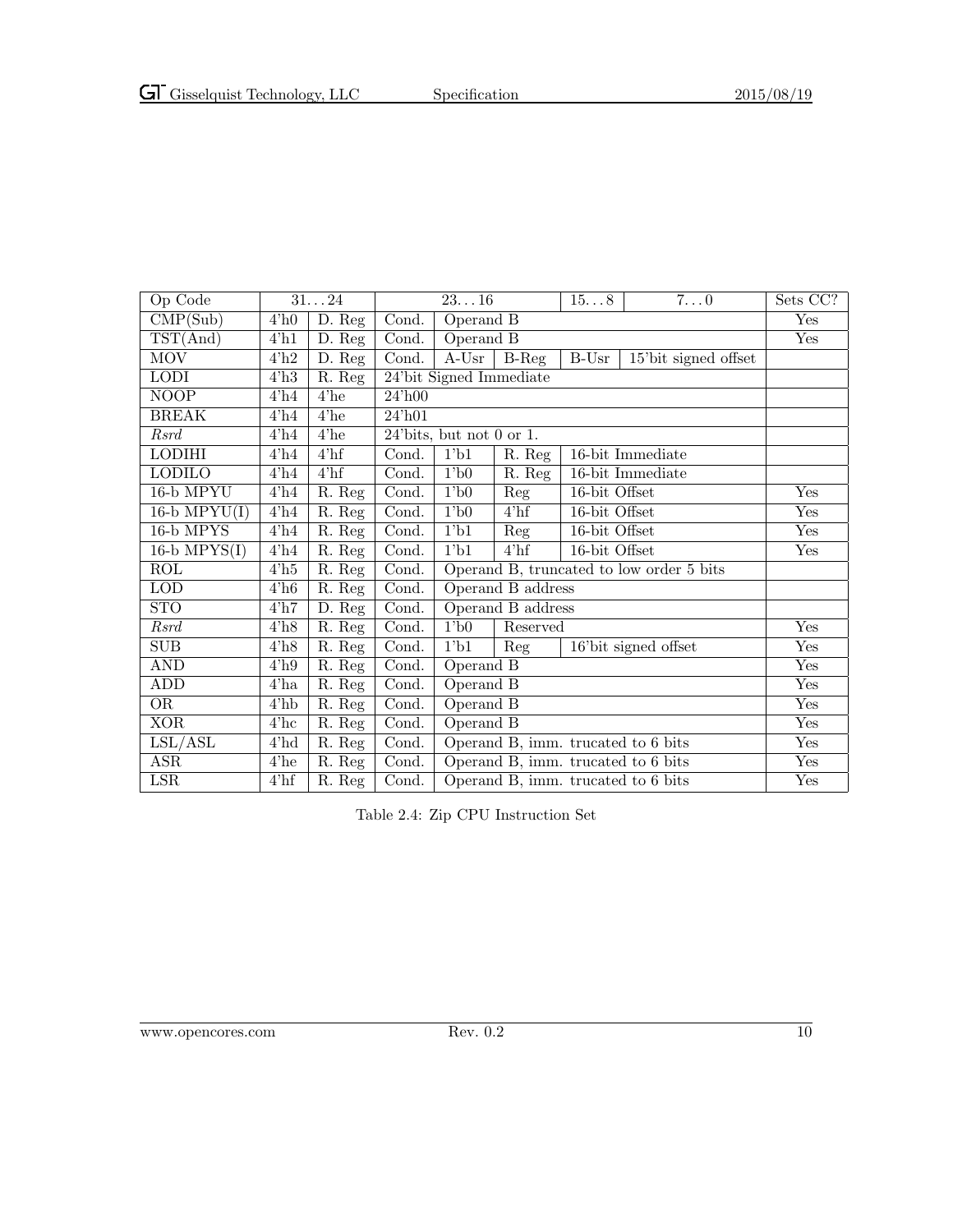| Mapped                      | Actual                                                    | <b>Notes</b>                                           |
|-----------------------------|-----------------------------------------------------------|--------------------------------------------------------|
| ADD Ra, Rx                  | Add Ra, Rx                                                | Add with carry                                         |
| ADDC Rb, Ry                 | ADD.C \$1, Ry                                             |                                                        |
|                             | Add Rb, Ry                                                |                                                        |
| $BRA$ .Cond $+/-$ \$Addr    | Mov.cond \$Addr+PC,PC                                     | Branch or jump on condition. Works for 15-bit          |
|                             |                                                           | signed address offsets.                                |
| $BRA$ .Cond $+/-$ \$Addr    | LDI \$Addr, Rx                                            | Branch/jump on condition. Works for 23 bit ad-         |
|                             | ADD.cond Rx,PC                                            | dress offsets, but costs a register, an extra instruc- |
|                             |                                                           | tion, and sets<br>the flags.                           |
| <b>BNC PC+\$Addr</b>        | Test \$Carry,CC                                           | Example of a branch on an unsupported condition,       |
|                             | MOV.Z PC+\$Addr,PC                                        | in this case a branch on not carry                     |
| <b>BUSY</b>                 | $\overline{\text{MOV } \$\text{-}1(\text{PC}),\text{PC}}$ | Execute an infinite loop                               |
| <b>CLRF.NZ Rx</b>           | XOR.NZ Rx, Rx                                             | Clear Rx, and flags, if the Z-bit is not set           |
| CLR Rx                      | LDI $$0,Rx$                                               | Clears Rx, leaves flags untouched. This instruc-       |
|                             |                                                           | tion cannot be conditional.                            |
| EXCH.W Rx                   | ROL \$16, Rx                                              | Exchanges the top and bottom 16'bit words of Rx        |
| <b>HALT</b>                 | Or \$SLEEP,CC                                             | Executed while in interrupt mode. In user mode         |
|                             |                                                           | this is simply a wait until interrupt instructioon.    |
| <b>INT</b>                  | $LDI$ \$0,CC                                              | Since we're using the CC register as a trap vector     |
|                             |                                                           | as well, this executes TRAP $#0$ .                     |
| <b>IRET</b>                 | OR \$GIE,CC                                               | Also an RTU instruction (Return to Userspace)          |
| JMP R6+\$Addr               | $MOV$ \$Addr(R6), PC                                      |                                                        |
| JSR PC+\$Addr               | $\overline{\text{SUB }\$1,\text{SP}}$                     | Jump to Subroutine. Note the required cleanup          |
|                             | $MOV$ \$3+ $PC$ , $R$ 0                                   | instruction after returning.                           |
|                             | STO R0,1(SP)                                              |                                                        |
|                             | $\rm MOV$ $\rm \$Addr+PC,PC$                              |                                                        |
|                             | ADD \$1,SP                                                |                                                        |
| JSR PC+\$Addr               | $MOV$ \$3+ $PC, R12$                                      | This is the high speed version of a subroutine call,   |
|                             | MOV \$addr+PC,PC                                          | necessitating a register to hold the last PC ad-       |
|                             |                                                           | dress. In its favor, this method doesn't suffer the    |
|                             |                                                           | mandatory memory access of the other approach.         |
| LDI.1 $\frac{1}{2}$ val, Rx | <b>LDIHI</b>                                              | Sadly, there's not enough instruction space to         |
|                             | $(\$val>>16)$ &0x0ffff,                                   | load a complete immediate value into any regis-        |
|                             | Rx                                                        | Therefore, fully loading any register takes<br>ter.    |
|                             | LDILO $(\$val \& 0x0ffff)$                                | two cycles. The LDIHI (load immediate high) and        |
|                             |                                                           | LDILO (load immediate low) instructions have           |
|                             |                                                           | been created to facilitate this.                       |

Table 2.5: Derived Instructions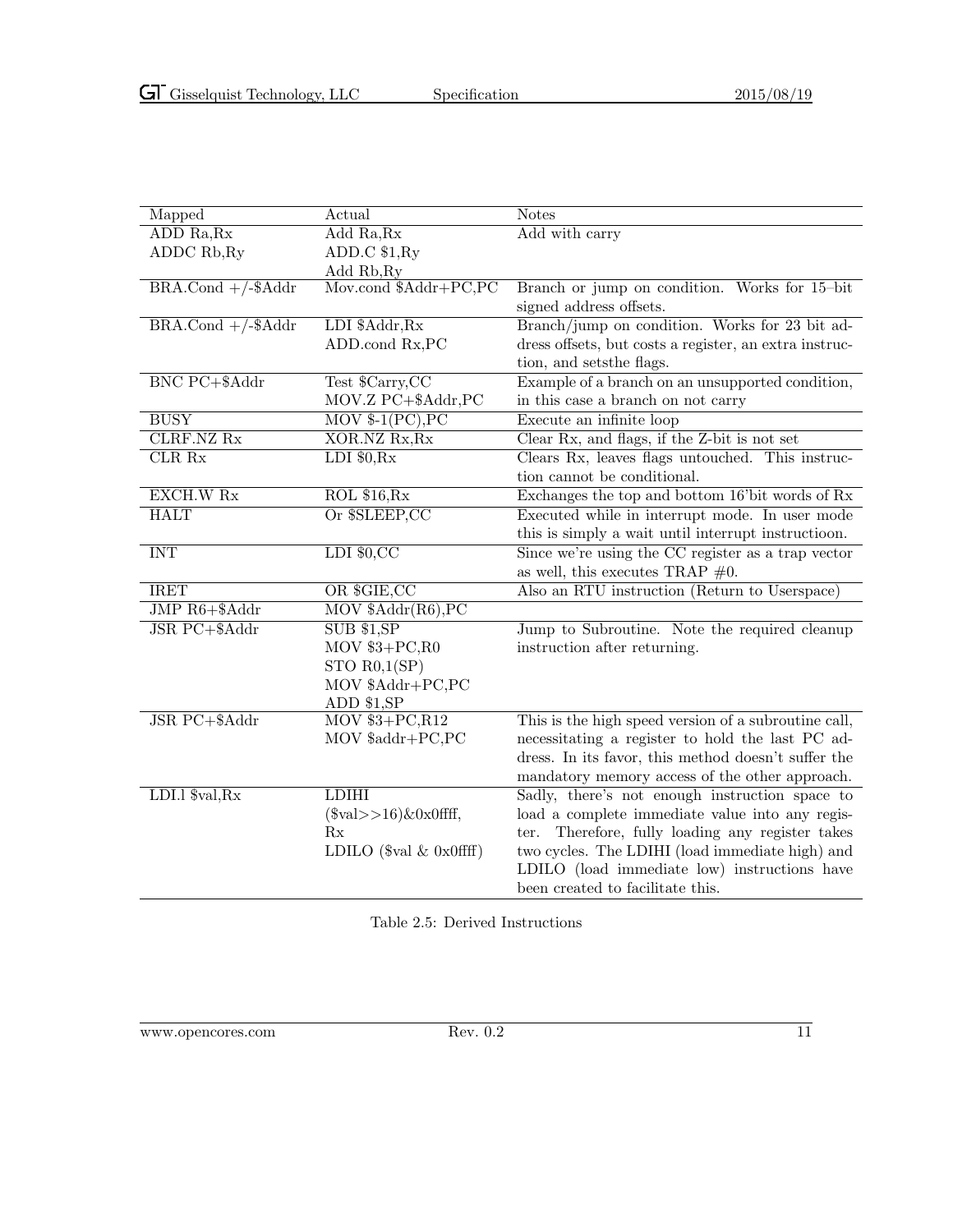| Mapped            | Actual                                     | <b>Notes</b>                                          |
|-------------------|--------------------------------------------|-------------------------------------------------------|
| LOD.b \$addr, Rx  | LDI \$addr, Ra                             | This CPU is designed for 32'bit word length in-       |
|                   | LDI \$addr,Rb                              | structions. Byte addressing is not supported by       |
|                   | $LSR$ \$2,Ra                               | the CPU or the bus, so it therefore takes more        |
|                   | AND $$3,Rb$                                | work to do.                                           |
|                   | LOD (Ra), Rx                               | Note also that in this example, \$Addr is a byte-     |
|                   | $LSL$ \$3, Rb                              | wise address, where all other addresses in this doc-  |
|                   | <b>SUB \$32,Rb</b>                         | ument are 32-bit wordlength addresses. For this       |
|                   | ROL Rb, Rx                                 | reason, we needed to drop the bottom two bits.        |
|                   | AND \$0ffh, Rx                             | This also limits the address space of character ac-   |
|                   |                                            | cesses using this method from 16 MB down to           |
|                   |                                            | 4MB.                                                  |
| LSL \$1,Rx        | $LSL$ \$1, $Ry$                            | Logical shift left with carry. Note that the instruc- |
| LSLC \$1,Ry       | LSL \$1,Rx                                 | tion order is now backwards, to keep the condi-       |
|                   | OR.C \$1, Ry                               | tions valid. That is, LSL sets the carry flag, so if  |
|                   |                                            | we did this the othe way with Rx before Ry, then      |
|                   |                                            | the condition flag wouldn't have been right for an    |
|                   |                                            | OR correction at the end.                             |
| LSR \$1,Rx        | CLR Rz                                     | Logical shift right with carry                        |
| LSRC \$1,Ry       | LSR \$1,Ry                                 |                                                       |
|                   | LDIHI.C \$8000h, Rz                        |                                                       |
|                   | LSR \$1,Rx                                 |                                                       |
|                   | OR Rz, Rx                                  |                                                       |
| $NEG$ Rx          | $XOR$ \$-1, $Rx$                           |                                                       |
| <b>NOOP</b>       | ADD \$1, Rx<br><b>NOOP</b>                 | While there are many operations that do nothing,      |
|                   |                                            | such as MOV Rx, Rx, or OR \$0, Rx, these opera-       |
|                   |                                            | tions have consequences in that they might stall      |
|                   |                                            | the bus if Rx isn't ready yet. For this reason, we    |
|                   |                                            | have a dedicated NOOP instruction.                    |
| NOT Rx            | $XOR$ \$-1, $Rx$                           |                                                       |
| POP <sub>Rx</sub> | LOD $-1(SP)$ , Rx                          | Note that for interrupt purposes, one can never       |
|                   | ADD \$1,SP                                 | depend upon the value at (SP). Hence you read         |
|                   |                                            | from it, then increment it, lest having incremented   |
|                   |                                            | it firost something then comes along and writes to    |
|                   |                                            | that value before you can read the result.            |
| <b>PUSH Rx</b>    | SUB \$1, SPa                               |                                                       |
|                   | $STO Rx$ , $1(SP)$                         |                                                       |
| <b>RESET</b>      | STO \$1,\$watch-                           | This depends upon the peripheral base address be-     |
|                   | $\log(R12)$                                | ing in R12.                                           |
|                   | <b>NOOP</b>                                | Another opportunity might be to jump to the reset     |
|                   | <b>NOOP</b>                                | address from within supervisor mode.                  |
| RET               | LOD $$-1(SP),PC$                           | Note that this depends upon the calling context       |
|                   |                                            | to clean up the stack, as outlined for the JSR in-    |
|                   |                                            | struction.                                            |
|                   |                                            |                                                       |
|                   | Table 2.6: Derived Instructions, continued |                                                       |
| www.opencores.com | Rev. 0.2                                   | 12                                                    |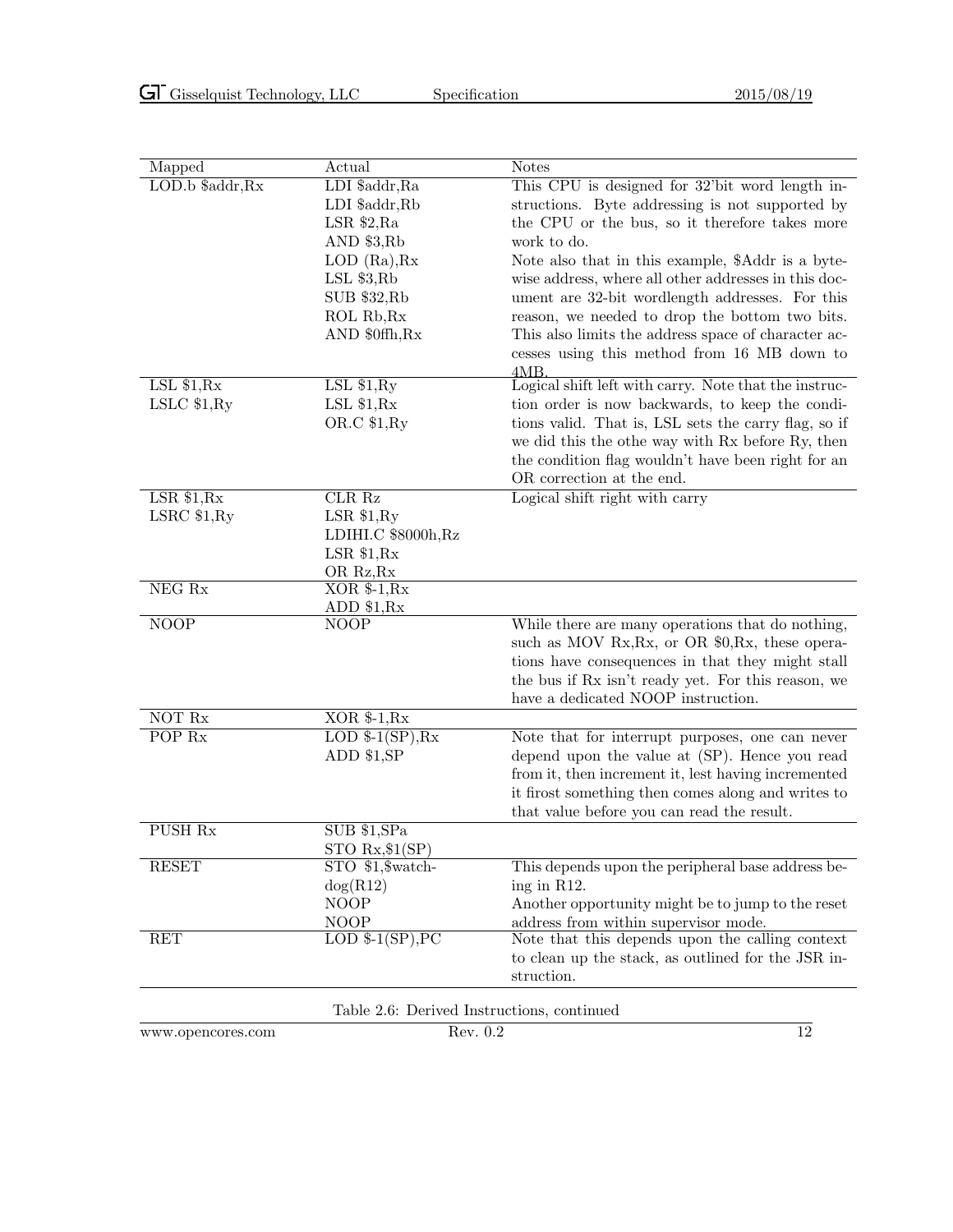| RET              | MOV R12, PC         | This is the high $(\text{er})$ speed version, that doesn't |
|------------------|---------------------|------------------------------------------------------------|
|                  |                     | touch the stack. As such, it doesn't suffer a stall        |
|                  |                     | on memory read/write to the stack.                         |
| STEP Rr, Rt      | LSR \$1, Rr         | Step a Galois implementation of a Linear Feedback          |
|                  | XOR.C Rt, Rr        | Shift Register, Rr, using taps Rt                          |
| STO.b Rx, \$addr | LDI \$addr, Ra      | This CPU and it's bus are not optimized for byte-          |
|                  | LDI \$addr,Rb       | wise operations.                                           |
|                  | $LSR$ \$2,Ra        | Note that in this example, \$addr is a byte-wise           |
|                  | AND \$3,Rb          | address, whereas in all of our other examples it is        |
|                  | SUB \$32,Rb         | a 32-bit word address. This also limits the address        |
|                  | $LOD$ $(Ra)$ , $Ry$ | space of character accesses from 16 MB down to             |
|                  | AND \$0ffh, Rx      | 4MB.F Further, this instruction implies a byte or-         |
|                  | AND \$-0ffh, Ry     | dering, such as big or little endian.                      |
|                  | ROL Rb, Rx          |                                                            |
|                  | OR Rx, Ry           |                                                            |
|                  | STO Ry, (Ra)        |                                                            |
| SWAP Rx, Ry      | XOR Ry, Rx          | While no extra registers are needed, this example          |
|                  | XOR Rx, Ry          | does take 3-clocks.                                        |
|                  | XOR Ry, Rx          |                                                            |
| $TRAP \#X$       | LDILO \$x,CC        | This approach uses the unused bits of the CC reg-          |
|                  |                     | ister as a TRAP address. The user will need to             |
|                  |                     | make certain that the SLEEP and GIE bits are               |
|                  |                     | not set in \$x. LDI would also work, however using         |
|                  |                     | LDILO permits the use of conditional traps. (i.e.,         |
|                  |                     | trap if the zero flag is set.) Should you wish to          |
|                  |                     | trap off of a register value, you could equivalently       |
|                  |                     | load \$x into the register and then MOV it into the        |
|                  |                     | CC register.                                               |
| TST Rx           | $TST $-1,Rx$        | Set the condition codes based upon Rx. Could also          |
|                  |                     | do a CMP $$0,Rx$ , ADD $$0,Rx$ , SUB $$0,Rx$ , etc,        |
|                  |                     | AND \$-1, Rx, etc. The TST and CMP approaches              |
|                  |                     | won't stall future pipeline stages looking for the         |
|                  |                     | value of Rx.                                               |
| <b>WAIT</b>      | Or \$SLEEP,CC       | Wait 'til interrupt. In an interrupts disabled con-        |
|                  |                     | text, this becomes a HALT instruction.                     |

Table 2.7: Derived Instructions, continued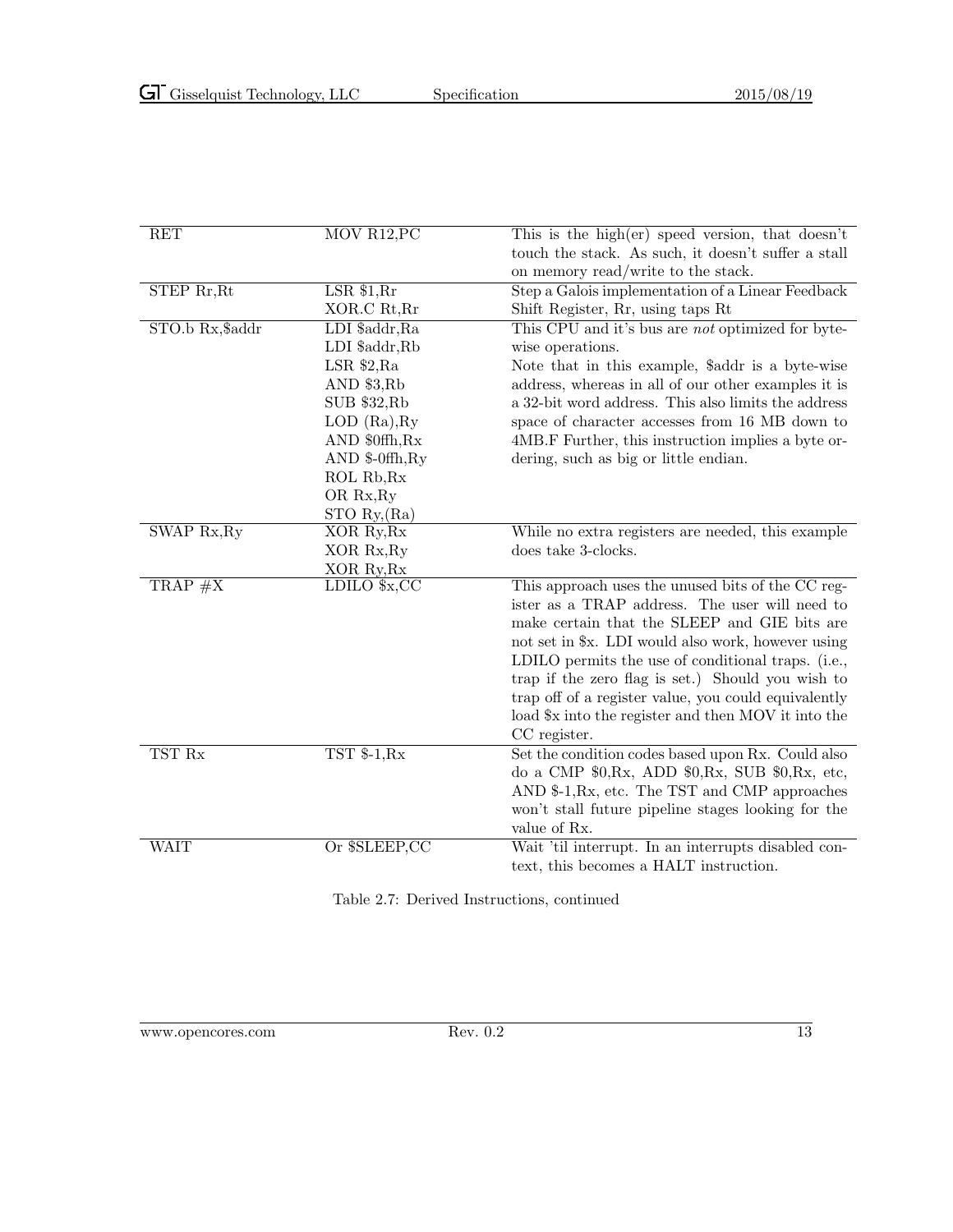- 2. Decode: Decode instruction into op code, register(s) to read, and immediate offset.
- 3. Read Operands: Read registers and apply any immediate values to them. There is no means of detecting or flagging arithmetic overflow or carry when adding the immediate to the operand. This stage will stall if any source operand is pending. A proper optimizing compiler, therefore, will schedule an instruction between the instruction that produces the result and the instruction that uses it.
- 4. Split into two tracks: An ALU which will accomplish a simple instruction, and the MemOps stage which accomplishes memory read/write.
	- Loads stall instructions that access the register until it is written to the register set.
	- Condition codes are available upon completion
	- Issuing an instruction to the memory while the memory is busy will stall the bus. If the bus deadlocks, only a reset will release the CPU. (Watchdog timer, anyone?)
	- The Zip CPU currently has no means of reading and acting on any error conditions on the bus.
- 5. Write-Back: Conditionally write back the result to register set, applying the condition. This routine is bi-re-entrant: either the memory or the simple instruction may request a register write.

The Zip CPU does not support out of order execution. Therefore, if the memory unit stalls, every other instruction stalls. Memory stores, however, can take place concurrently with ALU operations, although memory writes cannot.

### 2.12 Pipeline Logic

How the CPU handles some instruction combinations can be telling when determining what happens in the pipeline. The following lists some examples:

• Delayed Branching

I had originally hoped to implement delayed branching. However, what happens in debug mode? That is, what happens when a debugger tries to single step an instruction? While I can easily single step the computer in either user or supervisor mode from externally, this processor does not appear able to step the CPU in user mode from within user mode–gosh, not even from within supervisor mode–such as if a process had a debugger attached. As the processor exists, I would have one result stepping the CPU from a debugger, and another stepping it externally.

This is unacceptable, and so this CPU does not support delayed branching.

• Register Result: MOV R0,R1; MOV R1,R2

What value does R2 get, the value of R1 before the first move or the value of R0? Placing the value of R0 into R1 requires a pipeline stall, and possibly two, as I have the pipeline designed.

The ZIP CPU architecture requires that R2 must equal R0 at the end of this operation. This may stall the pipeline 1-2 cycles.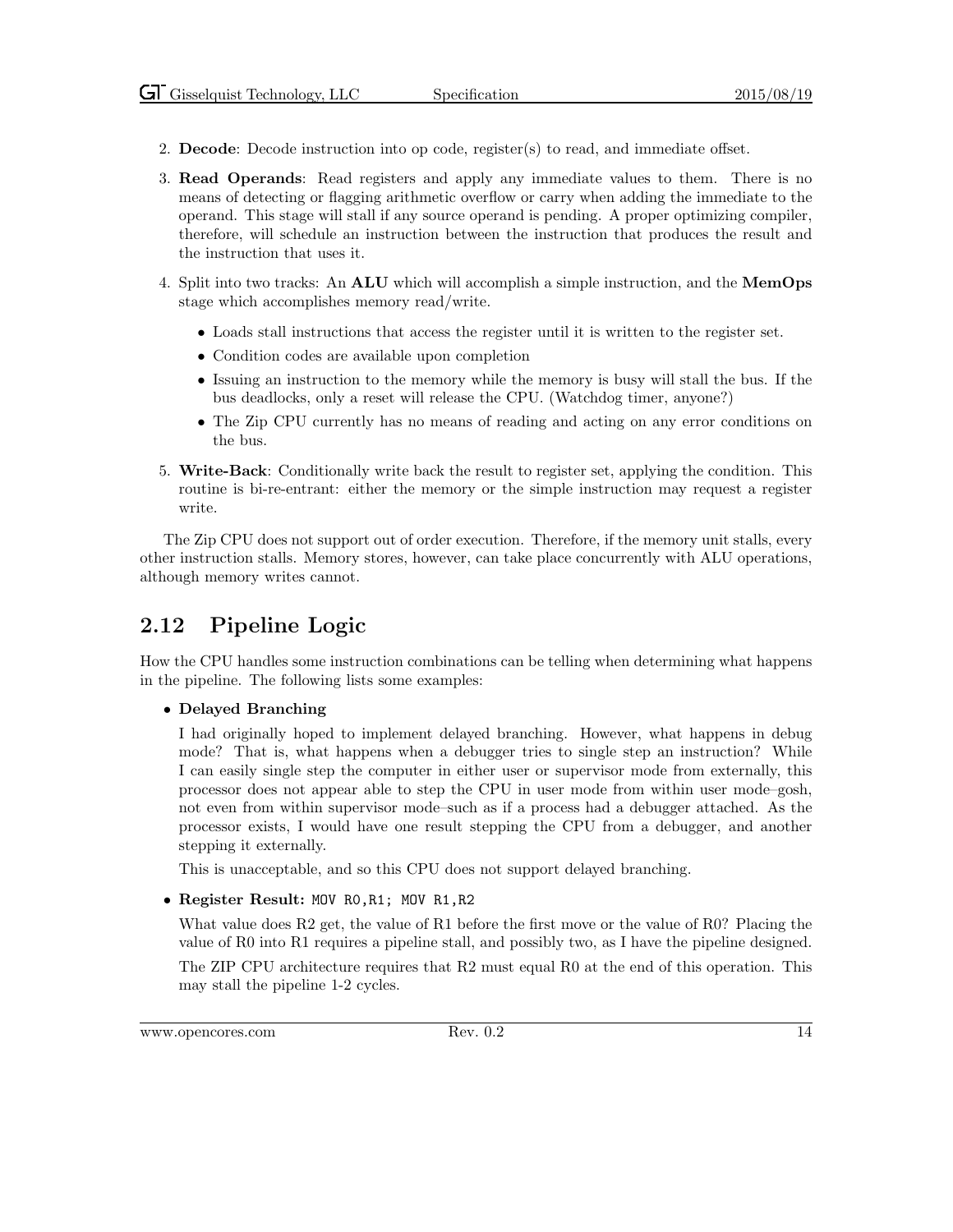#### • Condition Codes Result: CMP R0,R1;Mov.EQ \$x,PC

At issue is the same item as above, save that the CMP instruction updates the flags that the MOV instruction depends upon.

The Zip CPU architecture requires that condition codes must be updated and available immediately for the next instruction without stalling the pipeline.

#### • Condition Codes Register Result: CMP R0,R1; MOV CC,R2

At issue is the fact that the logic supporting the CC register is more complicated than the logic supporting any other register.

The ZIP CPU will stall 1–2 cycles on this instruction, until the CC register is valid.

#### • Delayed Branching: ADD \$x,PC; MOV R0,R1

At issues is whether or not the instruction following the jump will take place before the jump. In other words, is the MOV to the PC register handled differently from an ADD to the PC register?

In the Zip architecture, MOV'es and ADD's use the same logic (simplifies the logic).

As I've studied this, I find several approaches to handling pipeline issues. These approaches (and their consequences) are listed below.

#### • All All issued instructions complete, Stages stall individually

#### What about a slow pre-fetch?

Nominally, this works well: any issued instruction just runs to completion. If there are four issued instructions in the pipeline, with the writeback instruction being a write-to-PC instruction, the other three instructions naturally finish.

This approach fails when reading instructions from the flash, since such reads require N clocks to clocks to complete. Thus there may be only one instruction in the pipeline if reading from flash, or a full pipeline if reading from cache. Each of these approaches would produce a different response.

#### • Issued instructions may be canceled

Stages stall individually

First problem: Memory operations cannot be canceled, even reads may have side effects on peripherals that cannot be canceled later. Further, in the case of an interrupt, it's difficult to know what to cancel. What happens in a MOV.C  $x, PC$  followed by a MOV  $y, PC$  instruction? Which get canceled?

Because it isn't clear what would need to be canceled, this instruction combination is not recommended.

#### • All issued instructions complete.

All stages are filled, or the entire pipeline stalls.

What about debug control? What about register writes taking an extra clock stage? MOV R0,R1; MOV R1,R2 should place the value of R0 into R2. How do you restart the pipeline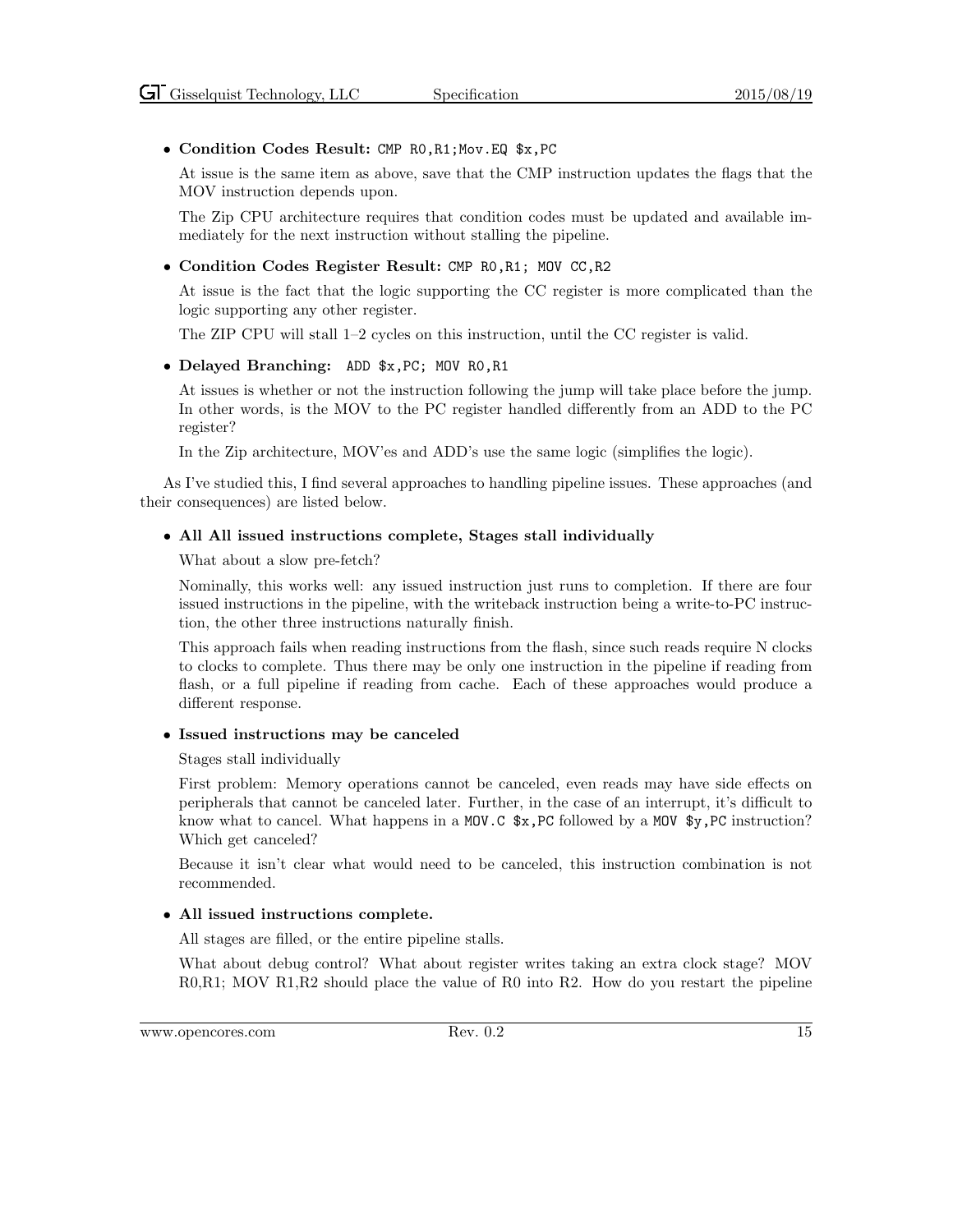after an interrupt? What address do you use? The last issued instruction? But the branch delay slots may make that invalid!

Reading from the CPU debug port in this case yields inconsistent results: the CPU will halt or step with instructions stuck in the pipeline. Reading registers will give no indication of what is going on in the pipeline, just the results of completed operations, not of operations that have been started and not yet completed. Perhaps we should just report the state of the CPU based upon what instructions (PC values) have successfully completed? Thus the debug instruction is the one that will write registers on the next clock.

Suggestion: Suppose we load extra information in the two CC register(s) for debugging intermediate pipeline stages?

The next problem, though, is how to deal with the read operand pipeline stage needing the result from the register pipeline.a

#### • Memory instructions must complete

All instructions that enter into the memory module \*must\* complete. Issued instructions from the prefetch, decode, or operand read stages may or may not complete. Jumps into code must be valid, so that interrupt returns may be valid. All instructions entering the ALU complete.

This looks to be the simplest approach. While the logic may be difficult, this appears to be the only re-entrant approach.

A new pc flag will be high anytime the PC changes in an unpredictable way (i.e., it doesn't increment). This includes jumps as well as interrupts and interrupt returns. Whenever this flag may go high, memory operations and ALU operations will stall until the result is known. When the flag does go high, anything in the prefetch, decode, and read-op stage will be invalidated.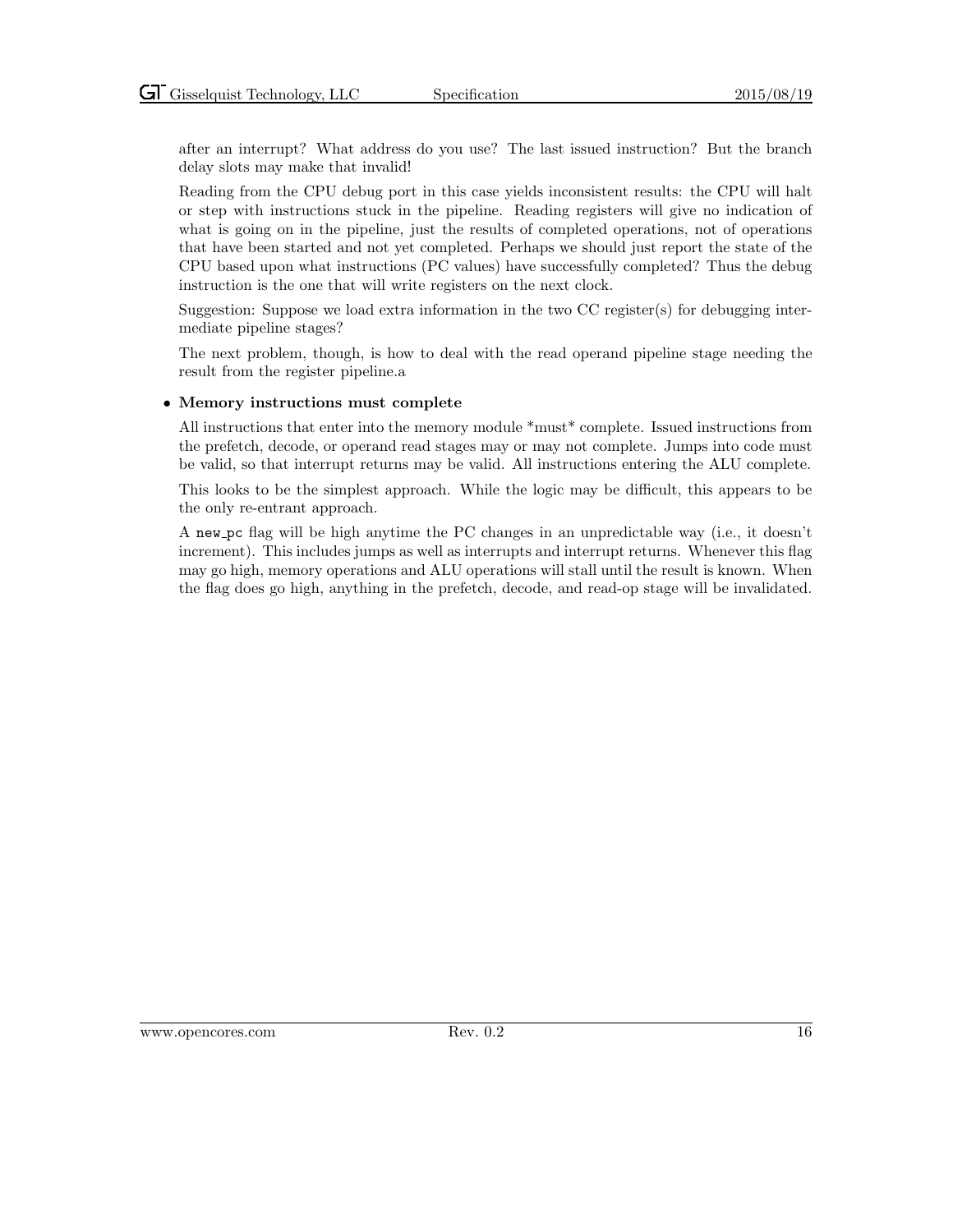## Peripherals

While the previous chapter describes a CPU in isolation, the Zip System includes a minimum set of peripherals as well. These peripherals are shown in Fig. 3.1 and described here. They are designed to make the Zip CPU more useful in an Embedded Operating System environment.

### 3.1 Interrupt Controller

Perhaps the most important peripheral within the Zip System is the interrupt controller. While the Zip CPU itself can only handle one interrupt, and has only the one interrupt state: disabled or enabled, the interrupt controller can make things more interesting.

The Zip System interrupt controller module supports up to 15 interrupts, all controlled from one register. Bit 31 of the interrupt controller controls overall whether interrupts are enabled (1'b1) or disabled (1'b0). Bits 16–30 control whether individual interrupts are enabled (1'b0) or disabled (1'b0). Bit 15 is an indicator showing whether or not any interrupt is active, and bits 0–15 indicate whether or not an individual interrupt is active.

The interrupt controller has been designed so that bits can be controlled individually without having any knowledge of the rest of the controller setting. To enable an interrupt, write to the register with the high order global enable bit set and the respective interrupt enable bit set. No other bits will be affected. To disable an interrupt, write to the register with the high order global enable bit cleared and the respective interrupt enable bit set. To clear an interrupt, write a '1' to that interrupts status pin. Zero's written to the register have no affect, save that a zero written to the master enable will disable all interrupts.

As an example, suppose you wished to enable interrupt  $#4$ . You would then write to the register a 0x80100010 to enable interrupt  $#4$  and to clear any past active state. When you later wish to disable this interrupt, you would write a 0x00100010 to the register. As before, this both disables the interrupt and clears the active indicator. This also has the side effect of disabling all interrupts, so a second write of 0x80000000 may be necessary to re-enable any other interrupts.

The Zip System currently hosts two interrupt controllers, a primary and a secondary. The primary interrupt controller has one interrupt line which may come from an external interrupt controller, and one interrupt line from the secondary controller. Other primary interrupts include the system timers, the jiffies interrupt, and the manual cache interrupt. The secondary interrupt controller maintains an interrupt state for all of the processor accounting counters.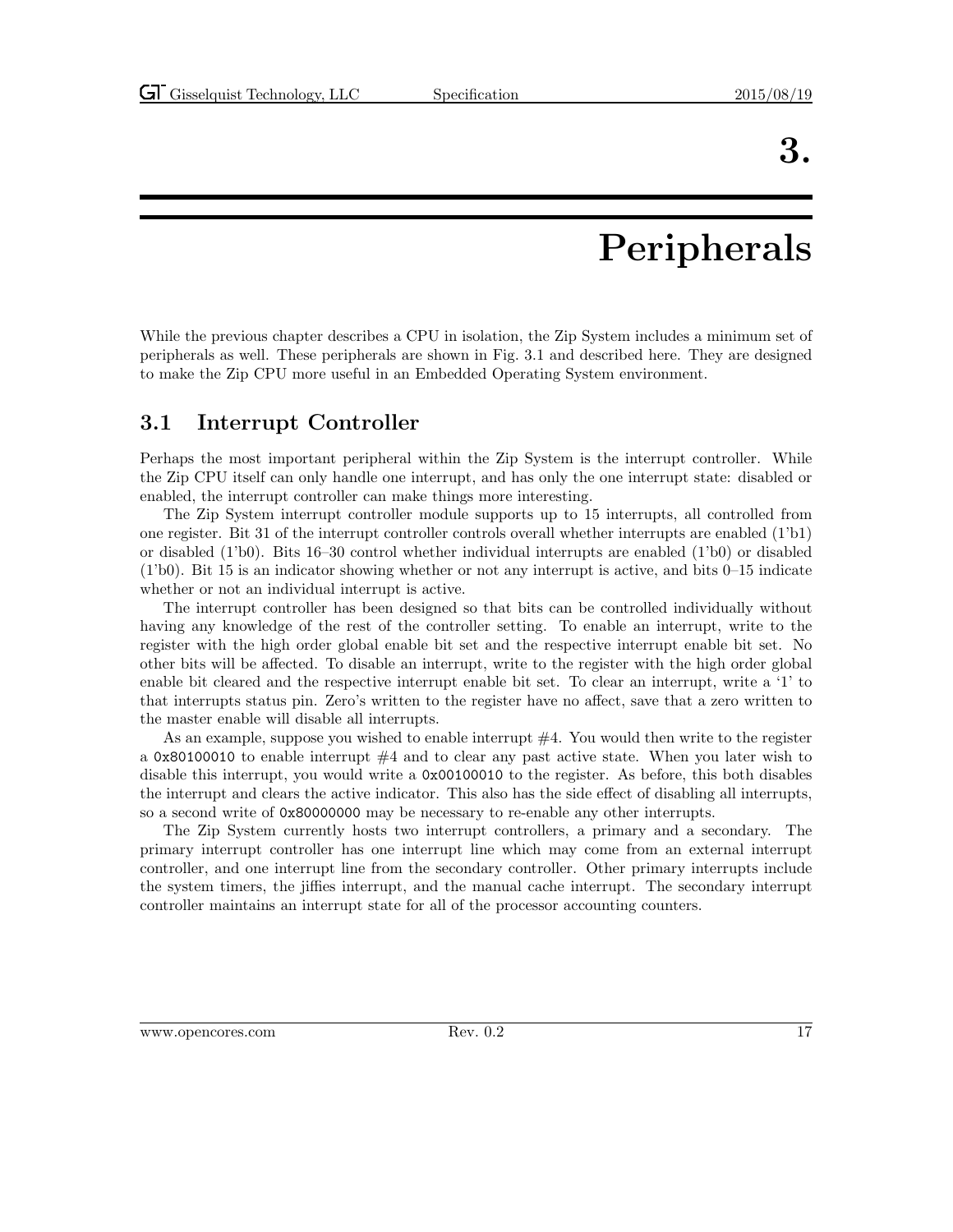

Figure 3.1: Zip System Peripherals

### 3.2 Counter

The Zip Counter is a very simple counter: it just counts. It cannot be halted. When it rolls over, it issues an interrupt. Writing a value to the counter just sets the current value, and it starts counting again from that value.

Eight counters are implemented in the Zip System for process accounting. This may change in the future, as nothing as yet uses these counters.

### 3.3 Timer

The Zip Timer is also very simple: it simply counts down to zero. When it transitions from a one to a zero it creates an interrupt.

Writing any non-zero value to the timer starts the timer. If the high order bit is set when writing to the timer, the timer becomes an interval timer and reloads its last start time on any interrupt. Hence, to mark seconds, one might set the timer to 100 million (the number of clocks per second), and set the high bit. Ever after, the timer will interrupt the CPU once per second (assuming a 100 MHz clock). This reload capability also limits the maximum timer value to  $2^{31} - 1$ , rather than  $2^{32} - 1.$ 

### 3.4 Watchdog Timer

The watchdog timer is no different from any of the other timers, save for one critical difference: the interrupt line from the watchdog timer is tied to the reset line of the CPU. Hence writing a '1' to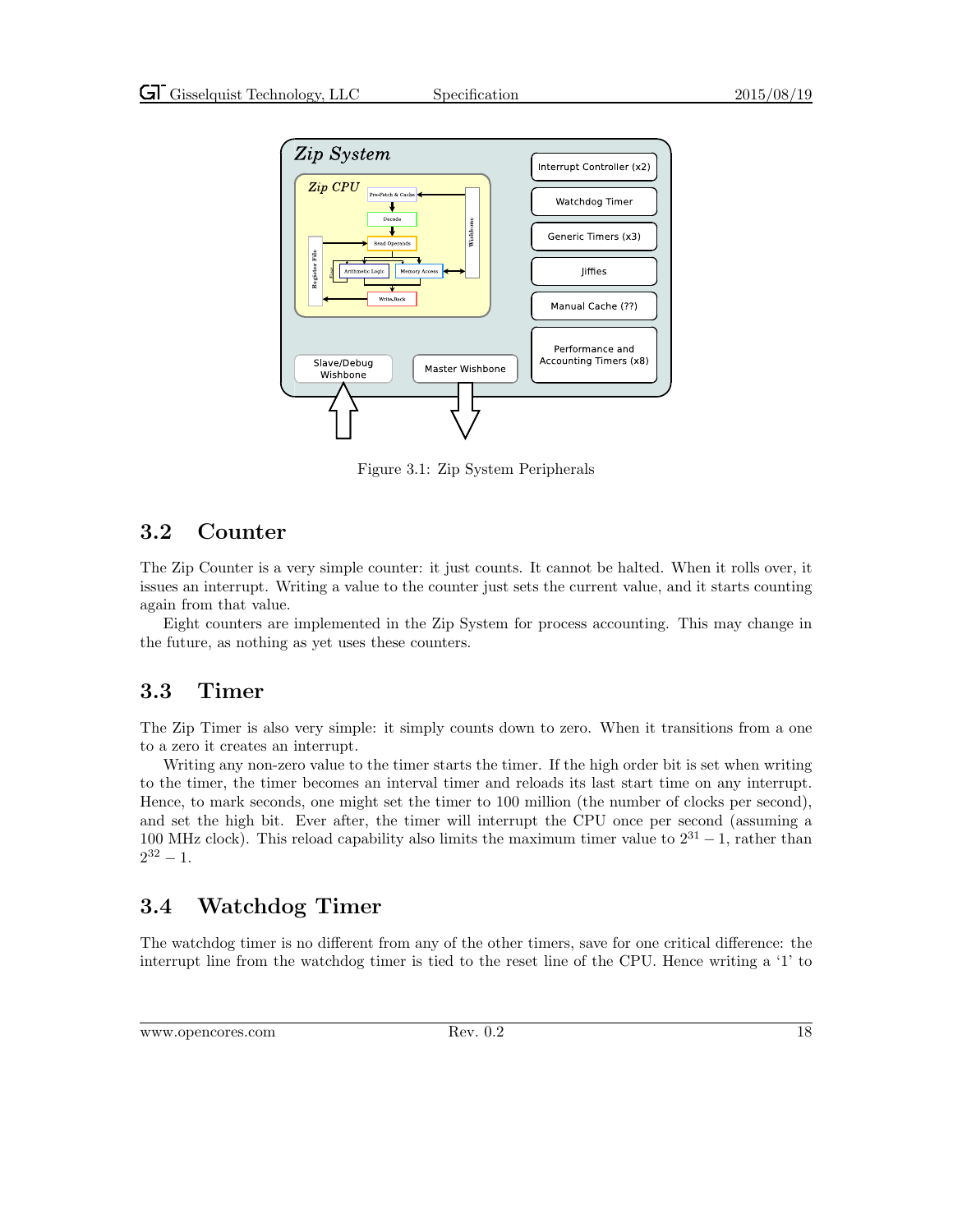the watchdog timer will always reset the CPU. To stop the Watchdog timer, write a '0' to it. To start it, write any other number to it—as with the other timers.

While the watchdog timer supports interval mode, it doesn't make as much sense as it did with the other timers.

### 3.5 Jiffies

This peripheral is motivated by the Linux use of 'jiffies' whereby a process can request to be put to sleep until a certain number of 'jiffies' have elapsed. Using this interface, the CPU can read the number of 'jiffies' from the peripheral (it only has the one location in address space), add the sleep length to it, and write the result back to the peripheral. The zipjiffies peripheral will record the value written to it only if it is nearer the current counter value than the last current waiting interrupt time. If no other interrupts are waiting, and this time is in the future, it will be enabled. (There is currently no way to disable a jiffie interrupt once set, other than to disable the interrupt line in the interrupt controller.) The processor may then place this sleep request into a list among other sleep requests. Once the timer expires, it would write the next Jiffy request to the peripheral and wake up the process whose timer had expired.

Indeed, the Jiffies register is nothing more than a glorified counter with an interrupt. Unlike the other counters, the Jiffies register cannot be set. Writes to the jiffies register create an interrupt time. When the Jiffies register later equals the value written to it, an interrupt will be asserted and the register then continues counting as though no interrupt had taken place.

The purpose of this register is to support alarm times within a CPU. To set an alarm for a particular process  $N$  clocks in advance, read the current Jiffies value, and  $N$ , and write it back to the Jiffies register. The O/S must also keep track of values written to the Jiffies register. Thus, when an 'alarm' trips, it should be remoed from the list of alarms, the list should be sorted, and the next alarm in terms of Jiffies should be written to the register.

### 3.6 Manual Cache

The manual cache is an experimental setting that may not remain with the Zip CPU for very long. It is designed to facilitate running from FLASH or ROM memory, although the pipe cache really makes this need obsolete. The manual cache works by copying data from a wishbone address (range) into the cache register, and then by making that memory available as memory to the Zip System. It is a *manual cache* because the processor must first specify what memory to copy, and then once copied the processor can only access the cache memory by the cache memory location. There is no transparency. It is perhaps best described as a combination DMA controller and local memory.

Worse, this cache is likely going to be removed from the ZipSystem. Having used the ZipSystem now for some time, I have yet to find a need or use for the manual cache. I will likely replace this peripheral with a proper DMA controller.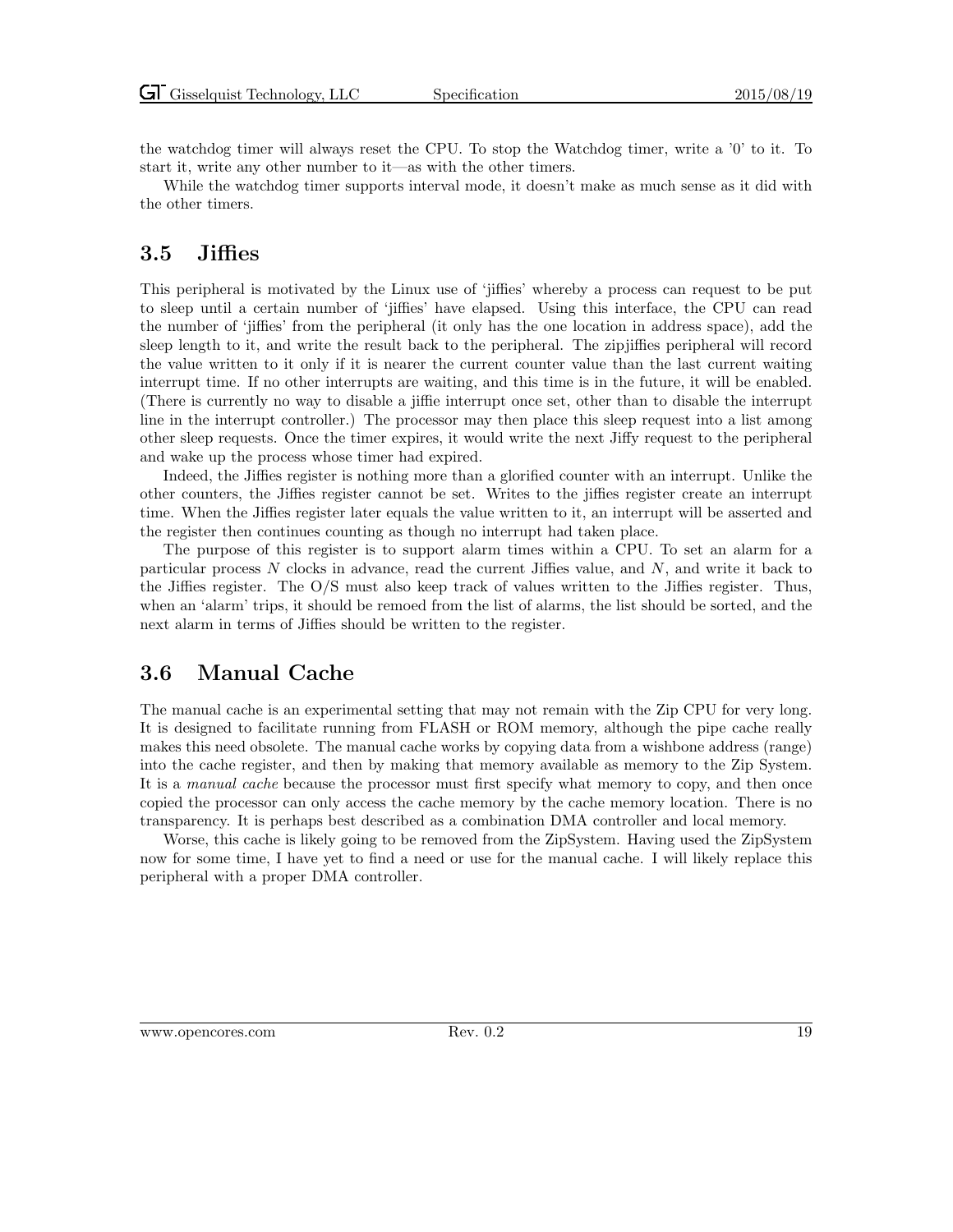## Operation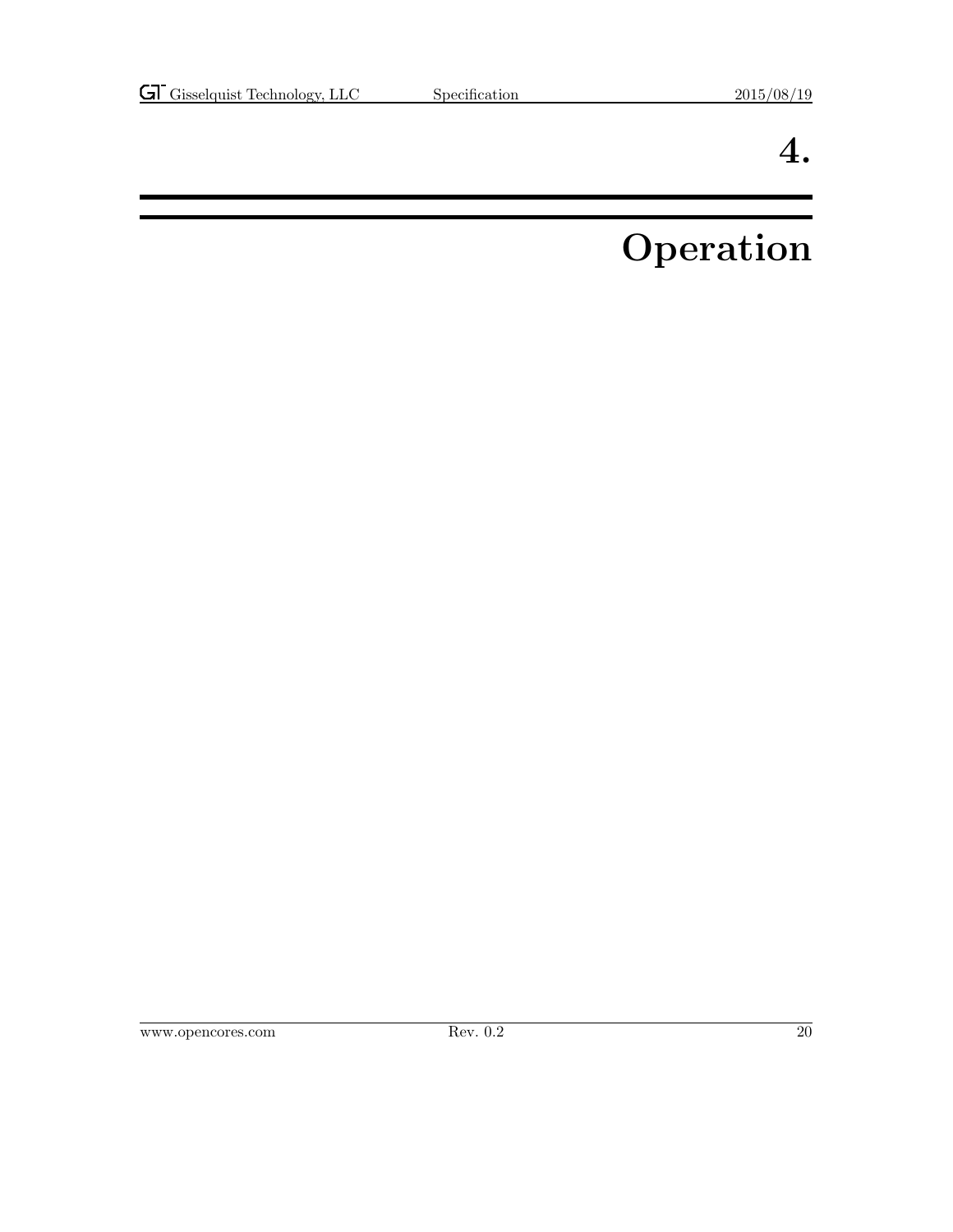## Registers

The ZipSystem registers fall into two categories, ZipSystem internal registers accessed via the ZipCPU shown in Tbl. 5.1, and the two debug registers showin in Tbl. 5.2.

| Name         | Address      | Width | Access | Description                      |
|--------------|--------------|-------|--------|----------------------------------|
| PIC          | 0xc00000032  |       | R/W    | Primary Interrupt Controller     |
| WDT          | 0xc00000032  |       | R/W    | Watchdog Timer                   |
| <b>CCHE</b>  | 0xc00000022  |       | R/W    | Manual Cache Controller          |
| <b>CTRIC</b> | 0xc00000032  |       | R/W    | Secondary Interrupt Controller   |
| TMRA         | 0xc00000042  |       | R/W    | Timer A                          |
| <b>TMRB</b>  | 0xc00000052  |       | R/W    | Timer B                          |
| TMRC         | 0xc000000032 |       | R/W    | Timer C                          |
| JIFF         | 0xc000000782 |       | R/W    | Jiffies                          |
| MTASK        | 0xc00000082  |       | R/W    | Master Task Clock Counter        |
| MMSTL        | 0xc00000082  |       | R/W    | Master Stall Counter             |
| <b>MPSTL</b> | 0xc00000082  |       | R/W    | Master Pre-Fetch Stall Counter   |
| <b>MICNT</b> | 0xc00000082  |       | R/W    | Master Instruction Counter       |
| <b>UTASK</b> | 0xc00000082  |       | R/W    | User Task Clock Counter          |
| <b>UMSTL</b> | 0xc00000082  |       | R/W    | User Stall Counter               |
| <b>UPSTL</b> | 0xc00000082  |       | R/W    | User Pre–Fetch Stall Counter     |
| <b>UICNT</b> | 0xc00000082  |       | R/W    | User Instruction Counter         |
| Cache        | 0xc0100000   |       |        | Base address of the Cache memory |

Table 5.1: Zip System Internal/Peripheral Registers

| Name           | Address | Width     | Access | Description            |
|----------------|---------|-----------|--------|------------------------|
| ZIPCTRL        |         | 32        | R/W    | Debug Control Register |
| <b>ZIPDATA</b> |         | ാറ<br>∙J∠ | R/W    | Debug Data Register    |

Table 5.2: Zip System Debug Registers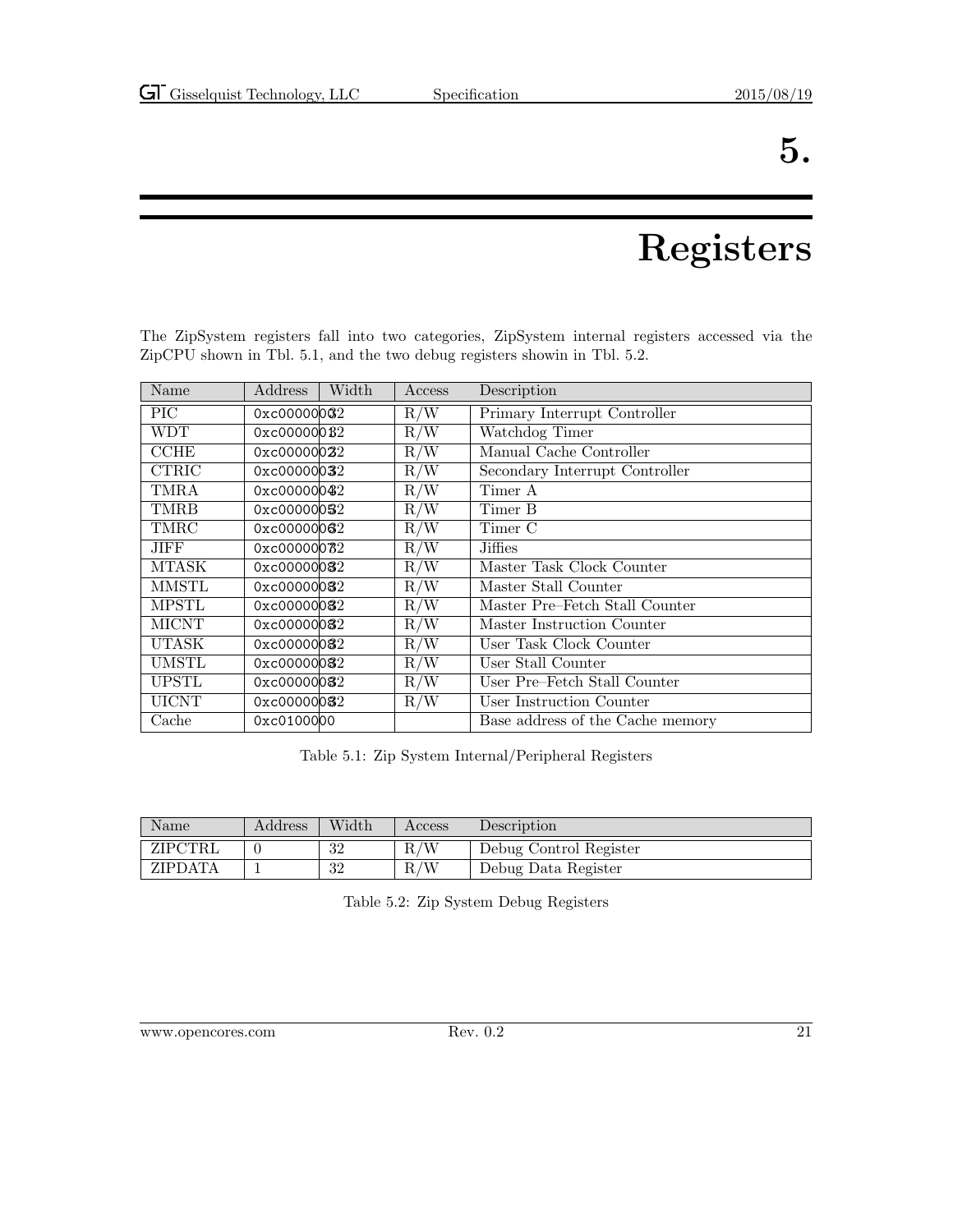## Wishbone Datasheet

The Zip System supports two wishbone accesses, a slave debug port and a master port for the system itself. These are shown in Tbl. 6.1 and Tbl. 6.2 respectively. I do not recommend that you connect

| Description                | Specification                        |  |
|----------------------------|--------------------------------------|--|
| Revision level of wishbone | WB B4 spec                           |  |
| Type of interface          | Slave, Read/Write, single words only |  |
| Address Width              | $1$ -bit                             |  |
| Port size                  | $32$ -bit                            |  |
| Port granularity           | $32$ -bit                            |  |
| Maximum Operand Size       | $32$ -bit                            |  |
| Data transfer ordering     | $(\overline{\text{Irrelevant}})$     |  |
| Clock constraints          | Works at 100 MHz on a Basys-3 board  |  |
|                            | Signal Name<br>Wishbone Equivalent   |  |
|                            | i_clk<br>$CLK_I$                     |  |
|                            | CYC_I<br>i_dbg_cyc                   |  |
|                            | i_dbg_stb<br>STB_I                   |  |
| Signal Names               | i_dbg_we<br>WE_I                     |  |
|                            | i_dbg_addr<br>ADR_I                  |  |
|                            | i_dbg_data<br>DAT_I                  |  |
|                            | o_dbg_ack<br>ACK_0                   |  |
|                            | STALL_0<br>o_dbg_stall               |  |
|                            | o_dbg_data<br>DAT <sub>-0</sub>      |  |

Table 6.1: Wishbone Datasheet for the Debug Interface

these together through the interconnect. Rather, the debug port of the CPU should be accessible regardless of the state of the master bus.

You may wish to notice that neither the ERR nor the RETRY wires have been implemented. What this means is that the CPU is currently unable to detect a bus error condition, and so may stall indefinitely (hang) should it choose to access a value not on the bus, or a peripheral that is not yet properly configured.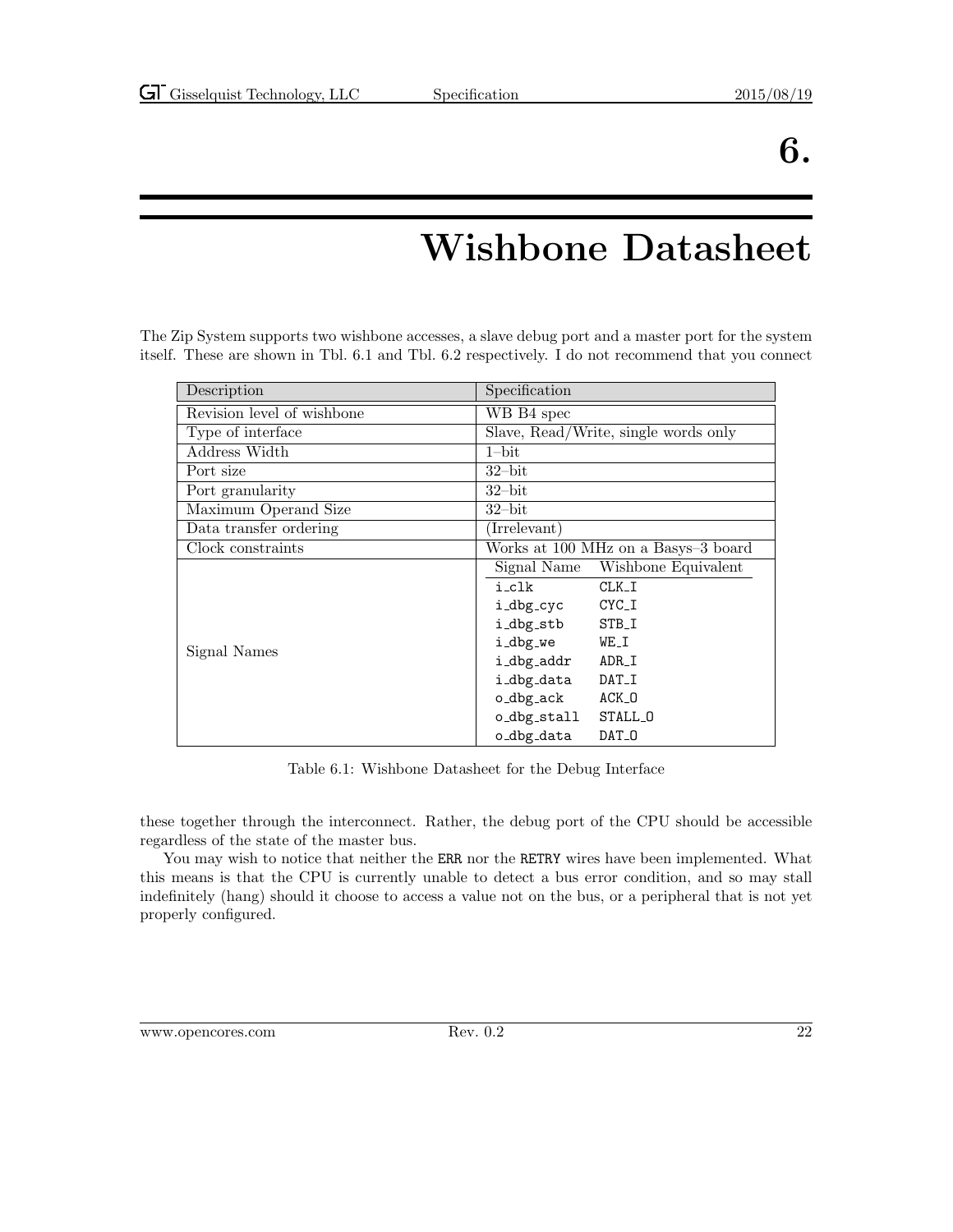| Description                | Specification                       |
|----------------------------|-------------------------------------|
| Revision level of wishbone | WB B4 spec                          |
| Type of interface          | Master, Read/Write, single cycle or |
|                            | pipelined                           |
| Address Width              | $32$ -bit bits                      |
| Port size                  | $32$ -bit                           |
| Port granularity           | $32$ -bit                           |
| Maximum Operand Size       | $32$ -bit                           |
| Data transfer ordering     | (Irrelevant)                        |
| Clock constraints          | Works at 100 MHz on a Basys-3 board |
|                            | Signal Name Wishbone Equivalent     |
|                            | i_clk<br>CLK 0                      |
|                            | CYC_0<br>o_wb_cyc                   |
|                            | STB_0<br>o_wb_stb                   |
| Signal Names               | WE_O<br>o_wb_we                     |
|                            | o_wb_addr<br>ADR_0                  |
|                            | DAT_0<br>o_wb_data                  |
|                            | $ACK_I$<br>i_wb_ack                 |
|                            | STALL_I<br>i_wb_stall               |
|                            | i_wb_data<br>DAT_I                  |

Table 6.2: Wishbone Datasheet for the CPU as Master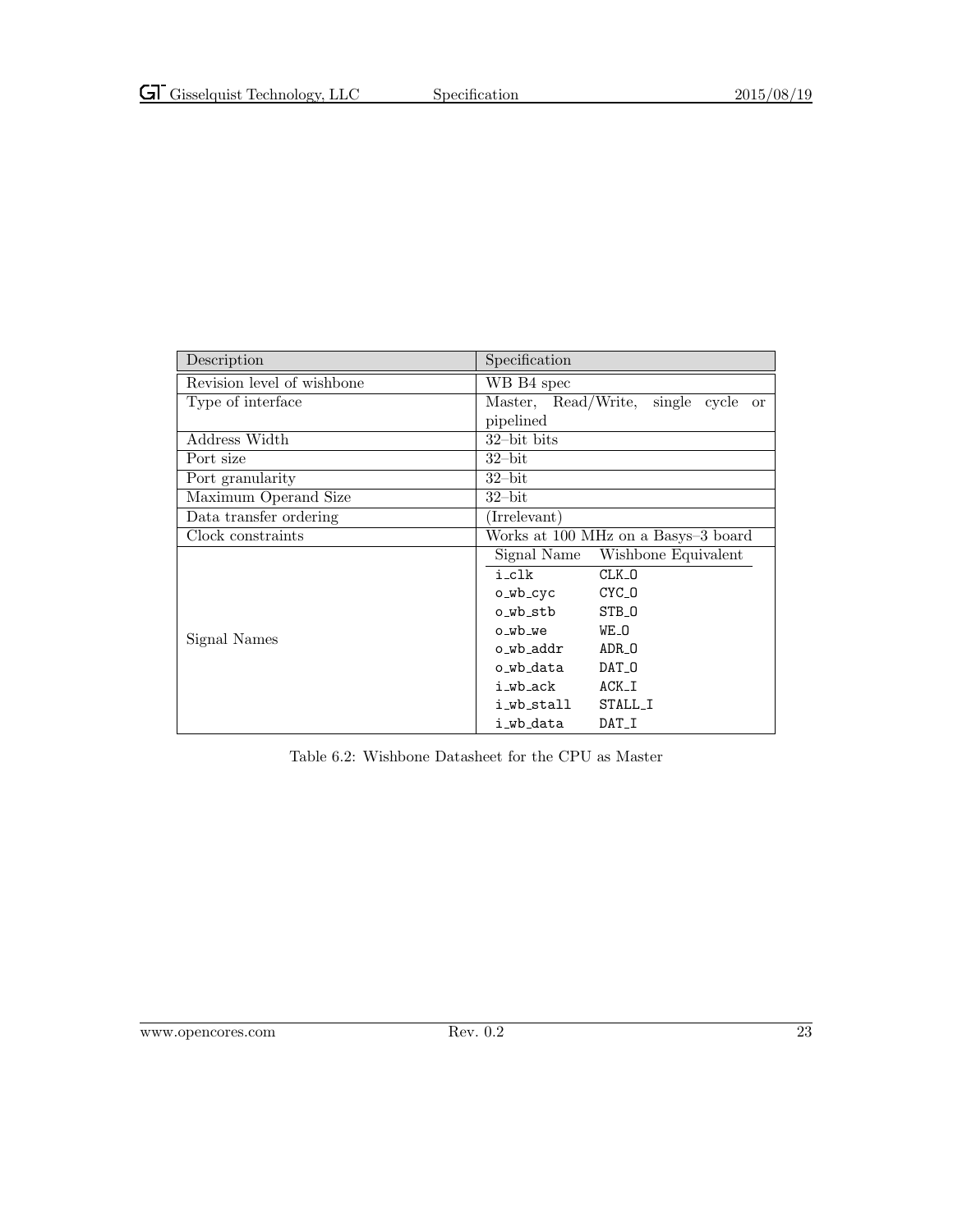## **Clocks**

This core is based upon the Basys–3 design. The Basys–3 development board contains one external 100 MHz clock, which is sufficient to run the ZIP CPU core. I hesitate to suggest that the core can

| Name  | Source   | Rates (MHz) |                     | Description   |
|-------|----------|-------------|---------------------|---------------|
|       |          | Max         | Min                 |               |
| i_clk | External | $100$ MHz   | $100\;\mathrm{MHz}$ | System clock. |

Table 7.1: List of Clocks

run faster than 100 MHz, since I have had struggled with various timing violations to keep it at 100 MHz. So, for now, I will only state that it can run at 100 MHz.